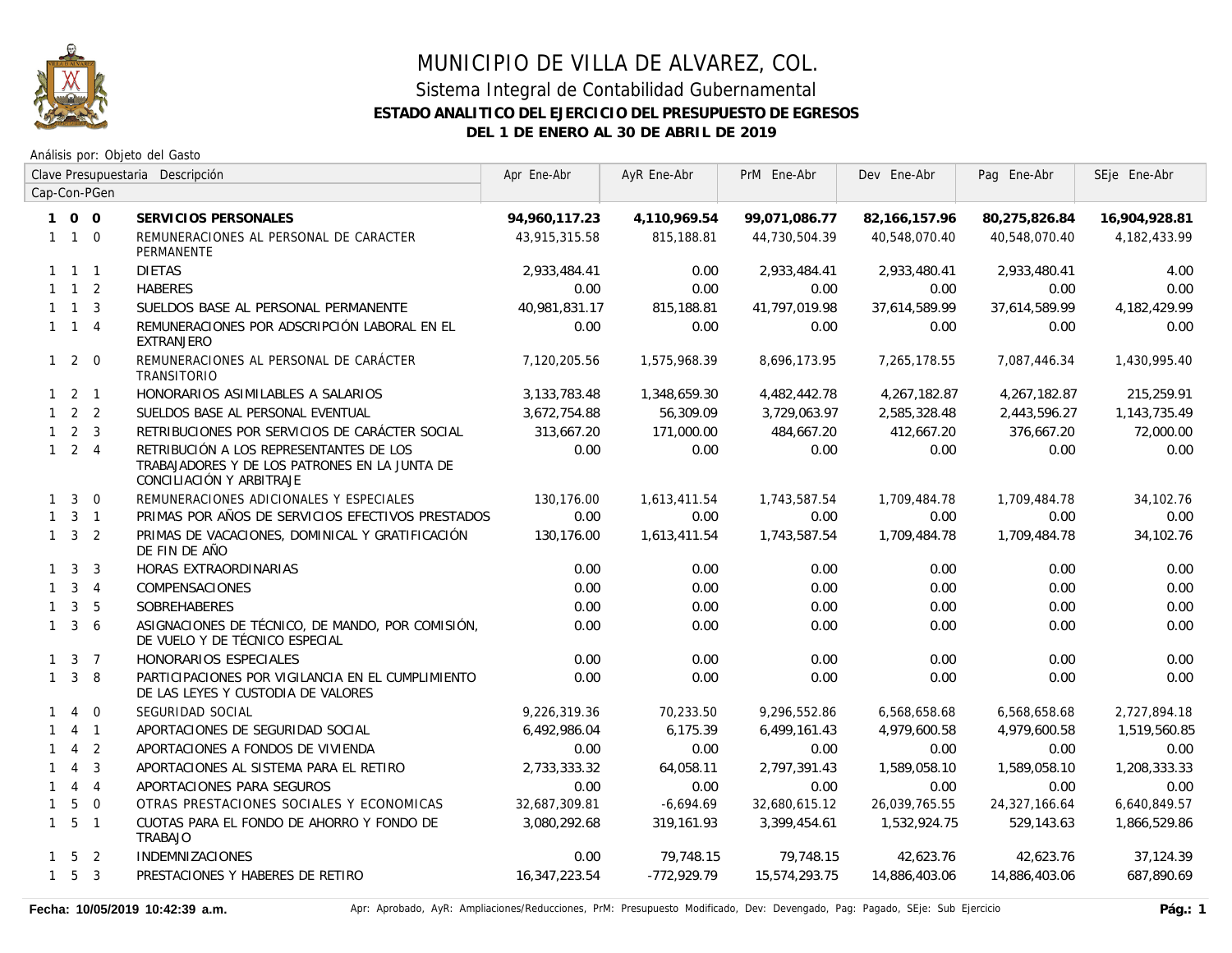

|                |                     |              | Clave Presupuestaria Descripción                                                             | Apr Ene-Abr     | AyR Ene-Abr  | PrM Ene-Abr   | Dev Ene-Abr  | Pag Ene-Abr  | SEje Ene-Abr |
|----------------|---------------------|--------------|----------------------------------------------------------------------------------------------|-----------------|--------------|---------------|--------------|--------------|--------------|
|                |                     | Cap-Con-PGen |                                                                                              |                 |              |               |              |              |              |
|                | $1\quad 5\quad 4$   |              | PRESTACIONES CONTRACTUALES                                                                   | 13, 197, 393.59 | 367,325.02   | 13,564,718.61 | 9,522,371.82 | 8,813,554.03 | 4,042,346.79 |
|                | $1\quad 5\quad 5$   |              | APOYOS A LA CAPACITACIÓN DE LOS SERVIDORES<br>PÚBLICOS                                       | 0.00            | 0.00         | 0.00          | 0.00         | 0.00         | 0.00         |
|                | 1 5                 | -9           | OTRAS PRESTACIONES SOCIALES Y ECONÓMICAS                                                     | 62,400.00       | 0.00         | 62,400.00     | 55,442.16    | 55,442.16    | 6,957.84     |
| $\mathbf{1}$   |                     | 6 0          | <b>PREVISIONES</b>                                                                           | 1,845,790.92    | 42,861.99    | 1,888,652.91  | 0.00         | 0.00         | 1,888,652.91 |
|                | $1\quad 6\quad 1$   |              | PREVISIONES DE CARÁCTER LABORAL, ECONÓMICA Y DE<br>SEGURIDAD SOCIAL                          | 1,845,790.92    | 42,861.99    | 1,888,652.91  | 0.00         | 0.00         | 1,888,652.91 |
|                | $1 \quad 7 \quad 0$ |              | PAGO DE ESTIMULOS A SERVIDORES PUBLICOS                                                      | 35,000.00       | 0.00         | 35,000.00     | 35,000.00    | 35,000.00    | 0.00         |
|                | $1 \quad 7 \quad 1$ |              | <b>ESTÍMULOS</b>                                                                             | 35,000.00       | 0.00         | 35,000.00     | 35,000.00    | 35,000.00    | 0.00         |
|                | $1 \quad 7 \quad 2$ |              | <b>RECOMPENSAS</b>                                                                           | 0.00            | 0.00         | 0.00          | 0.00         | 0.00         | 0.00         |
| $\overline{2}$ | $0\quad 0$          |              | MATERIALES Y SUMINISTROS                                                                     | 3,690,582.65    | 2,263,529.35 | 5,954,112.00  | 5,268,487.39 | 4,343,069.58 | 685,624.61   |
|                | $2 \quad 1 \quad 0$ |              | MATERIALES DE ADMINISTRACION, EMISION DE<br>DOCUMENTOS Y ARTICULOS OFICIALES                 | 269,221.19      | 200,382.10   | 469,603.29    | 343,589.66   | 221,021.57   | 126,013.63   |
|                | $2 \t1 \t1$         |              | MATERIALES, ÚTILES Y EQUIPOS MENORES DE OFICINA                                              | 98,707.88       | 63,149.84    | 161,857.72    | 157,866.46   | 121,204.97   | 3,991.26     |
|                | $2 \quad 1 \quad 2$ |              | MATERIALES Y ÚTILES DE IMPRESIÓN Y REPRODUCCIÓN                                              | 0.00            | 7.424.00     | 7.424.00      | 7.424.00     | 6,960.00     | 0.00         |
|                | $2 \quad 1 \quad 3$ |              | MATERIAL ESTADÍSTICO Y GEOGRÁFICO                                                            | 0.00            | 0.00         | 0.00          | 0.00         | 0.00         | 0.00         |
|                | $2 \quad 1 \quad 4$ |              | MATERIALES, ÚTILES Y EQUIPOS MENORES DE<br>TECNOLOGÍAS DE LA INFORMACIÓN Y COMUNICACIONES    | 40,067.28       | 0.00         | 40,067.28     | 29,990.64    | 21,685.04    | 10,076.64    |
|                | $2 \quad 1 \quad 5$ |              | MATERIAL IMPRESO E INFORMACIÓN DIGITAL                                                       | 105,328.03      | 103,010.23   | 208,338.26    | 102.672.03   | 25,535.03    | 105,666.23   |
|                | $2 \quad 1 \quad 6$ |              | MATERIAL DE LIMPIEZA                                                                         | 25,118.00       | 26,798.03    | 51.916.03     | 45,636.53    | 45,636.53    | 6,279.50     |
|                | $2 \t1 \t7$         |              | MATERIALES Y ÚTILES DE ENSEÑANZA                                                             | 0.00            | 0.00         | 0.00          | 0.00         | 0.00         | 0.00         |
|                | $2 \quad 1 \quad 8$ |              | MATERIALES PARA EL REGISTRO E IDENTIFICACIÓN DE<br><b>BIENES Y PERSONAS</b>                  | 0.00            | 0.00         | 0.00          | 0.00         | 0.00         | 0.00         |
|                | $2 \quad 2 \quad 0$ |              | ALIMENTOS Y UTENSILIOS                                                                       | 106,025.00      | 0.00         | 106,025.00    | 63,665.49    | 59,457.49    | 42,359.51    |
|                | $2 \quad 2 \quad 1$ |              | PRODUCTOS ALIMENTICIOS PARA PERSONAS                                                         | 100,381.00      | 0.00         | 100,381.00    | 63,665.49    | 59,457.49    | 36,715.51    |
|                | $2 \quad 2 \quad 2$ |              | PRODUCTOS ALIMENTICIOS PARA ANIMALES                                                         | 5,644.00        | 0.00         | 5,644.00      | 0.00         | 0.00         | 5,644.00     |
|                | $2 \quad 2 \quad 3$ |              | UTENSILIOS PARA EL SERVICIO DE ALIMENTACIÓN                                                  | 0.00            | 0.00         | 0.00          | 0.00         | 0.00         | 0.00         |
|                | $2 \quad 3 \quad 0$ |              | MATERIAS PRIMAS Y MATERIALES DE PRODUCCION Y<br>COMERCIALIZACION                             | 133,333.32      | $-99.999.99$ | 33,333.33     | 0.00         | 0.00         | 33,333.33    |
|                | $2 \quad 3 \quad 1$ |              | PRODUCTOS ALIMENTICIOS, AGROPECUARIOS Y<br>FORESTALES ADQUIRIDOS COMO MATERIA PRIMA          | 133,333.32      | $-99,999.99$ | 33, 333. 33   | 0.00         | 0.00         | 33, 333. 33  |
|                | $2 \quad 3 \quad 2$ |              | INSUMOS TEXTILES ADQUIRIDOS COMO MATERIA PRIMA                                               | 0.00            | 0.00         | 0.00          | 0.00         | 0.00         | 0.00         |
|                | $2 \quad 3 \quad 3$ |              | PRODUCTOS DE PAPEL, CARTÓN E IMPRESOS<br>ADQUIRIDOS COMO MATERIA PRIMA                       | 0.00            | 0.00         | 0.00          | 0.00         | 0.00         | 0.00         |
|                | $2 \quad 3 \quad 4$ |              | COMBUSTIBLES, LUBRICANTES, ADITIVOS, CARBÓN Y SUS<br>DERIVADOS ADQUIRIDOS COMO MATERIA PRIMA | 0.00            | 0.00         | 0.00          | 0.00         | 0.00         | 0.00         |
|                | $2 \quad 3 \quad 5$ |              | PRODUCTOS QUÍMICOS, FARMACÉUTICOS Y DE<br>LABORATORIO ADQUIRIDOS COMO MATERIA PRIMA          | 0.00            | 0.00         | 0.00          | 0.00         | 0.00         | 0.00         |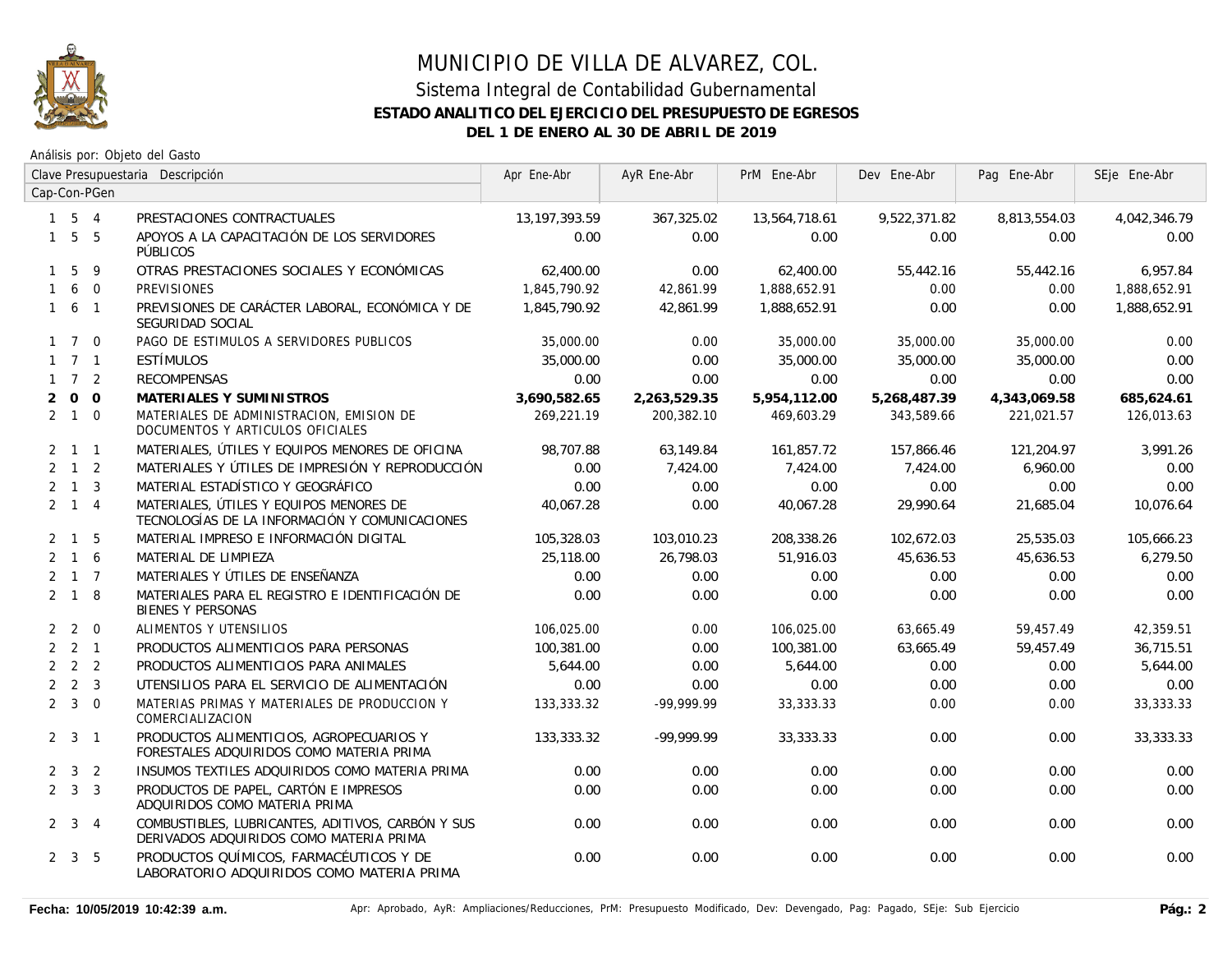

Análisis por: Objeto del Gasto

|                |                     |                         | Clave Presupuestaria Descripción                                                        | Apr Ene-Abr  | AyR Ene-Abr  | PrM Ene-Abr  | Dev Ene-Abr  | Pag Ene-Abr  | SEje Ene-Abr |
|----------------|---------------------|-------------------------|-----------------------------------------------------------------------------------------|--------------|--------------|--------------|--------------|--------------|--------------|
|                |                     | Cap-Con-PGen            |                                                                                         |              |              |              |              |              |              |
|                | $2 \quad 3 \quad 6$ |                         | PRODUCTOS METÁLICOS Y A BASE DE MINERALES NO<br>METÁLICOS ADQUIRIDOS COMO MATERIA PRIMA | 0.00         | 0.00         | 0.00         | 0.00         | 0.00         | 0.00         |
|                | $2 \t3 \t7$         |                         | PRODUCTOS DE CUERO, PIEL, PLÁSTICO Y HULE<br>ADQUIRIDOS COMO MATERIA PRIMA              | 0.00         | 0.00         | 0.00         | 0.00         | 0.00         | 0.00         |
| $\mathbf{2}$   | $\mathbf{3}$        | -8                      | MERCANCÍAS ADQUIRIDAS PARA SU COMERCIALIZACIÓN                                          | 0.00         | 0.00         | 0.00         | 0.00         | 0.00         | 0.00         |
| $\overline{2}$ | $\mathbf{3}$        | 9                       | OTROS PRODUCTOS ADQUIRIDOS COMO MATERIA PRIMA                                           | 0.00         | 0.00         | 0.00         | 0.00         | 0.00         | 0.00         |
|                | 240                 |                         | MATERIALES Y ARTICULOS DE CONSTRUCCION Y DE<br><b>REPARACION</b>                        | 425.675.11   | 339,862.60   | 765,537.71   | 661,915.99   | 376,383.71   | 103,621.72   |
|                | $2 \t 4 \t 1$       |                         | PRODUCTOS MINERALES NO METÁLICOS                                                        | 9,117.60     | 80,020.86    | 89,138.46    | 89,138.46    | 7,110.80     | 0.00         |
| $\overline{2}$ | $\overline{4}$      | $\overline{2}$          | CEMENTO Y PRODUCTOS DE CONCRETO                                                         | 52,746.44    | 0.00         | 52,746.44    | 30,389.32    | 21,350.00    | 22,357.12    |
| $\overline{2}$ | $\overline{4}$      | $\overline{\mathbf{3}}$ | CAL, YESO Y PRODUCTOS DE YESO                                                           | 11,017.79    | 958.01       | 11,975.80    | 4,129.03     | 1,094.01     | 7,846.77     |
| $\overline{2}$ | $\overline{4}$      | $\overline{4}$          | MADERA Y PRODUCTOS DE MADERA                                                            | 41.76        | 5,016.25     | 5,058.01     | 5,058.01     | 718.01       | 0.00         |
| $\overline{2}$ |                     | $4\quad 5$              | VIDRIO Y PRODUCTOS DE VIDRIO                                                            | 0.00         | 0.00         | 0.00         | 0.00         | 0.00         | 0.00         |
| $\overline{2}$ | $\overline{4}$      | 6                       | MATERIAL ELÉCTRICO Y ELECTRÓNICO                                                        | 193,418.28   | 241,307.62   | 434,725.90   | 421,441.59   | 266,736.62   | 13,284.31    |
| $\overline{2}$ |                     | 4 <sub>7</sub>          | ARTÍCULOS METÁLICOS PARA LA CONSTRUCCIÓN                                                | 51,666.64    | 0.00         | 51,666.64    | 18,873.61    | 18,214.73    | 32,793.03    |
|                | 248                 |                         | MATERIALES COMPLEMENTARIOS                                                              | 0.00         | 0.00         | 0.00         | 0.00         | 0.00         | 0.00         |
|                | 249                 |                         | OTROS MATERIALES Y ARTÍCULOS DE CONSTRUCCIÓN Y<br>REPARACIÓN                            | 107,666.60   | 12,559.86    | 120,226.46   | 92,885.97    | 61,159.54    | 27,340.49    |
|                | 2 <sub>5</sub>      | $\overline{0}$          | PRODUCTOS QUIMICOS, FARMACEUTICOS Y DE<br>LABORATORIO                                   | 5,196.56     | 4,528.18     | 9,724.74     | 4,528.18     | 4,528.18     | 5,196.56     |
|                | $2\quad 5\quad 1$   |                         | PRODUCTOS QUÍMICOS BÁSICOS                                                              | 0.00         | 0.00         | 0.00         | 0.00         | 0.00         | 0.00         |
|                | 2 <sub>5</sub>      | $\overline{2}$          | FERTILIZANTES, PESTICIDAS Y OTROS AGROQUÍMICOS                                          | 1,470.00     | 0.00         | 1,470.00     | 0.00         | 0.00         | 1,470.00     |
|                | 2 <sub>5</sub>      | $\overline{3}$          | MEDICINAS Y PRODUCTOS FARMACÉUTICOS                                                     | 1,050.00     | 0.00         | 1,050.00     | 0.00         | 0.00         | 1,050.00     |
|                | 2 <sub>5</sub>      | $\overline{4}$          | MATERIALES, ACCESORIOS Y SUMINISTROS MÉDICOS                                            | 2,000.00     | 0.00         | 2,000.00     | 0.00         | 0.00         | 2,000.00     |
|                | 2 <sub>5</sub>      | $-5$                    | MATERIALES, ACCESORIOS Y SUMINISTROS DE<br>LABORATORIO                                  | 0.00         | 0.00         | 0.00         | 0.00         | 0.00         | 0.00         |
|                | 2 <sub>5</sub>      | -6                      | FIBRAS SINTÉTICAS, HULES, PLÁSTICOS Y DERIVADOS                                         | 676.56       | 4,528.18     | 5,204.74     | 4,528.18     | 4,528.18     | 676.56       |
| $\overline{2}$ | 5                   | 9                       | OTROS PRODUCTOS QUÍMICOS                                                                | 0.00         | 0.00         | 0.00         | 0.00         | 0.00         | 0.00         |
| $\overline{2}$ | 6                   | $\overline{0}$          | COMBUSTIBLES, LUBRICANTES Y ADITIVOS                                                    | 2,267,398.24 | 1,324,122.36 | 3,591,520.60 | 3,497,333.51 | 3,076,730.22 | 94,187.09    |
| $\overline{2}$ | 6                   | $\overline{1}$          | COMBUSTIBLES, LUBRICANTES Y ADITIVOS                                                    | 2,267,398.24 | 1,324,122.36 | 3,591,520.60 | 3,497,333.51 | 3,076,730.22 | 94.187.09    |
|                | $2\quad 6\quad 2$   |                         | CARBÓN Y SUS DERIVADOS                                                                  | 0.00         | 0.00         | 0.00         | 0.00         | 0.00         | 0.00         |
|                | $2 \t7 \t0$         |                         | VESTUARIO, BLANCOS, PRENDAS DE PROTECCION Y<br>ARTICULOS DEPORTIVOS                     | 234,229.13   | $-2,747.98$  | 231,481.15   | 9,515.02     | 9,515.02     | 221,966.13   |
|                | $2 \quad 7 \quad 1$ |                         | <b>VESTUARIO Y UNIFORMES</b>                                                            | 228,191.64   | $-8,000.00$  | 220,191.64   | 0.00         | 0.00         | 220,191.64   |
|                | $2 \quad 7 \quad 2$ |                         | PRENDAS DE SEGURIDAD Y PROTECCIÓN PERSONAL                                              | 2,037.49     | 0.00         | 2,037.49     | 263.00       | 263.00       | 1,774.49     |
|                | $2 \quad 7 \quad 3$ |                         | ARTÍCULOS DEPORTIVOS                                                                    | 4,000.00     | 5,252.02     | 9,252.02     | 9,252.02     | 9,252.02     | 0.00         |
|                | $2 \t 7 \t 4$       |                         | PRODUCTOS TEXTILES                                                                      | 0.00         | 0.00         | 0.00         | 0.00         | 0.00         | 0.00         |
|                | $2 \quad 7 \quad 5$ |                         | BLANCOS Y OTROS PRODUCTOS TEXTILES, EXCEPTO                                             | 0.00         | 0.00         | 0.00         | 0.00         | 0.00         | 0.00         |

Fecha: 10/05/2019 10:42:39 a.m. **Aprical Access** Aprical AyR: Ampliaciones/Reducciones, PrM: Presupuesto Modificado, Dev: Devengado, Pag: Pagado, SEje: Sub Ejercicio Pág.: 3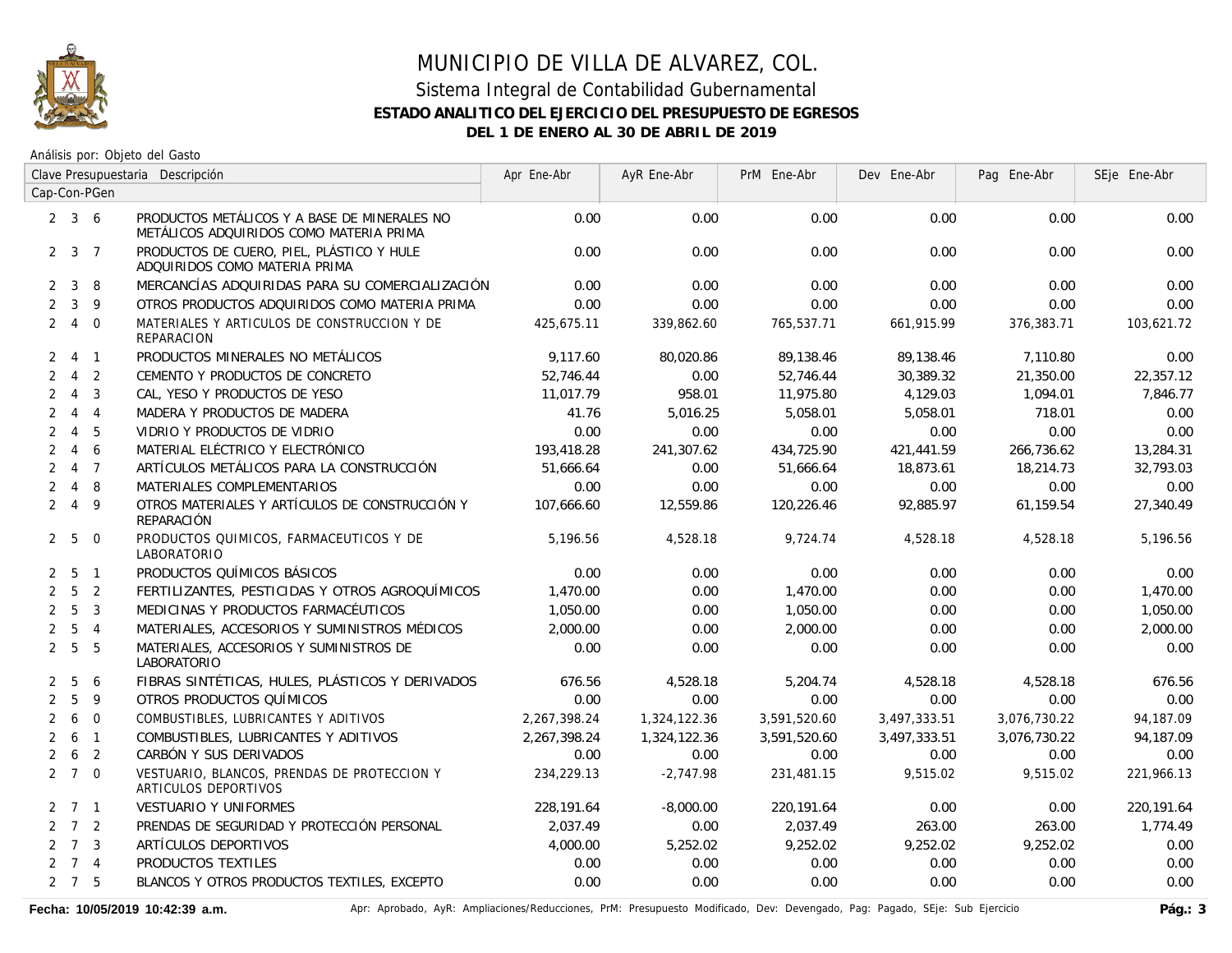

Análisis por: Objeto del Gasto

|                | Clave Presupuestaria Descripción |                |                                                                                                           | Apr Ene-Abr     | AyR Ene-Abr  | PrM Ene-Abr   | Dev Ene-Abr   | Pag Ene-Abr   | SEje Ene-Abr    |
|----------------|----------------------------------|----------------|-----------------------------------------------------------------------------------------------------------|-----------------|--------------|---------------|---------------|---------------|-----------------|
|                |                                  | Cap-Con-PGen   |                                                                                                           |                 |              |               |               |               |                 |
|                |                                  |                | PRENDAS DE VESTIR                                                                                         |                 |              |               |               |               |                 |
| 2              |                                  | 8 0            | MATERIALES Y SUMINISTROS PARA SEGURIDAD                                                                   | 0.00            | 0.00         | 0.00          | 0.00          | 0.00          | 0.00            |
| 2              | 8                                | $\overline{1}$ | SUSTANCIAS Y MATERIALES EXPLOSIVOS                                                                        | 0.00            | 0.00         | 0.00          | 0.00          | 0.00          | 0.00            |
| $\overline{2}$ | 8                                | $\overline{2}$ | MATERIALES DE SEGURIDAD PÚBLICA                                                                           | 0.00            | 0.00         | 0.00          | 0.00          | 0.00          | 0.00            |
|                | $2 \quad 8$                      | $\overline{3}$ | PRENDAS DE PROTECCIÓN PARA SEGURIDAD PÚBLICA Y<br><b>NACIONAL</b>                                         | 0.00            | 0.00         | 0.00          | 0.00          | 0.00          | 0.00            |
| 2              | 9                                | $\Omega$       | HERRAMIENTAS, REFACCIONES Y ACCESORIOS MENORES                                                            | 249,504.10      | 497,382.08   | 746,886.18    | 687,939.54    | 595,433.39    | 58,946.64       |
|                | 291                              |                | <b>HERRAMIENTAS MENORES</b>                                                                               | 31,688.51       | 95,716.63    | 127,405.14    | 81,454.26     | 59,090.18     | 45,950.88       |
| $\overline{2}$ | 9 2                              |                | REFACCIONES Y ACCESORIOS MENORES DE EDIFICIOS                                                             | 3,721.09        | 2,900.99     | 6,622.08      | 5,148.32      | 4,426.00      | 1,473.76        |
|                | 293                              |                | REFACCIONES Y ACCESORIOS MENORES DE MOBILIARIO<br>Y EQUIPO DE ADMINISTRACIÓN, EDUCACIONAL Y<br>RECREATIVO | 0.00            | 0.00         | 0.00          | 0.00          | 0.00          | 0.00            |
|                | 294                              |                | REFACCIONES Y ACCESORIOS MENORES DE EQUIPO DE<br>CÓMPUTO Y TECNOLOGÍAS DE LA INFORMACIÓN                  | 0.00            | 0.00         | 0.00          | 0.00          | 0.00          | 0.00            |
|                | 295                              |                | REFACCIONES Y ACCESORIOS MENORES DE EQUIPO E<br>INSTRUMENTAL MÉDICO Y DE LABORATORIO                      | 0.00            | 0.00         | 0.00          | 0.00          | 0.00          | 0.00            |
|                | $2 \quad 9 \quad 6$              |                | REFACCIONES Y ACCESORIOS MENORES DE EQUIPO DE<br>TRANSPORTE                                               | 200,000.00      | 385,488.86   | 585,488.86    | 575,758.86    | 515,730.36    | 9,730.00        |
|                | 297                              |                | REFACCIONES Y ACCESORIOS MENORES DE EQUIPO DE<br>DEFENSA Y SEGURIDAD                                      | 0.00            | 6,067.73     | 6,067.73      | 6,067.73      | 0.00          | 0.00            |
|                | 298                              |                | REFACCIONES Y ACCESORIOS MENORES DE MAQUINARIA<br>Y OTROS EQUIPOS                                         | 12,354.50       | 6,917.87     | 19,272.37     | 18,728.37     | 15,404.85     | 544.00          |
|                | 299                              |                | REFACCIONES Y ACCESORIOS MENORES OTROS BIENES<br><b>MUEBLES</b>                                           | 1,740.00        | 290.00       | 2,030.00      | 782.00        | 782.00        | 1,248.00        |
| 3              |                                  | $0\quad 0$     | SERVICIOS GENERALES                                                                                       | 18, 197, 152.44 | 5,975,833.03 | 24,172,985.47 | 20,009,748.85 | 19,159,434.08 | 4, 163, 236. 62 |
| 3              | $1 \quad 0$                      |                | SERVICIOS BÁSICOS                                                                                         | 7,986,100.92    | 4,162,962.94 | 12,149,063.86 | 11,670,859.02 | 11,519,279.48 | 478,204.84      |
| 3              | $1 \quad 1$                      |                | ENERGÍA ELÉCTRICA                                                                                         | 7.791.767.64    | 4,086,098.94 | 11,877,866.58 | 11,484,311.82 | 11,406,921.82 | 393,554.76      |
| 3              | $1\quad 2$                       |                | GAS                                                                                                       | 0.00            | 0.00         | 0.00          | 0.00          | 0.00          | 0.00            |
| 3              | $\overline{1}$                   | $\overline{3}$ | <b>AGUA</b>                                                                                               | 6,666.64        | 0.00         | 6,666.64      | 0.00          | 0.00          | 6,666.64        |
| 3              | $1 \quad 4$                      |                | TELEFONÍA TRADICIONAL                                                                                     | 48,333.32       | 74,836.00    | 123,169.32    | 123,169.32    | 48,979.78     | 0.00            |
| 3              | $\overline{1}$                   | 5              | TELEFONÍA CELULAR                                                                                         | 0.00            | 0.00         | 0.00          | 0.00          | 0.00          | 0.00            |
| 3              | $1\quad6$                        |                | SERVICIOS DE TELECOMUNICACIONES Y SATELITES.                                                              | 0.00            | 0.00         | 0.00          | 0.00          | 0.00          | 0.00            |
|                | $3 \t1 \t7$                      |                | SERVICIOS DE ACCESO DE INTERNET. REDES Y<br>PROCESAMIENTO DE INFORMACION                                  | 133,333.32      | 0.00         | 133,333,32    | 60.048.00     | 60.048.00     | 73.285.32       |
| 3              | 1 8                              |                | SERVICIOS POSTALES Y TELEGRAFICOS                                                                         | 2,000.00        | 2,028.00     | 4,028.00      | 3,329.88      | 3.329.88      | 698.12          |
| 3              | $1 \quad 9$                      |                | SERVICIOS INTEGRALES Y OTROS SERVICIOS                                                                    | 4,000.00        | 0.00         | 4,000.00      | 0.00          | 0.00          | 4,000.00        |
| 3              | $\overline{2}$                   | $\overline{0}$ | SERVICIOS DE ARRENDAMIENTO                                                                                | 4, 161, 333. 28 | 49,449.45    | 4,210,782.73  | 3,332,087.29  | 3,312,069.43  | 878,695.44      |
|                | $3 \quad 2 \quad 1$              |                | ARRENDAMIENTO DE TERRENOS                                                                                 | 0.00            | 0.00         | 0.00          | 0.00          | 0.00          | 0.00            |

Fecha: 10/05/2019 10:42:39 a.m. **Aprical Page: Aprobado, AyR: Ampliaciones/Reducciones, PrM: Presupuesto Modificado, Dev: Devengado, Pag: Pagado, SEje: Sub Ejercicio Pág.: 4**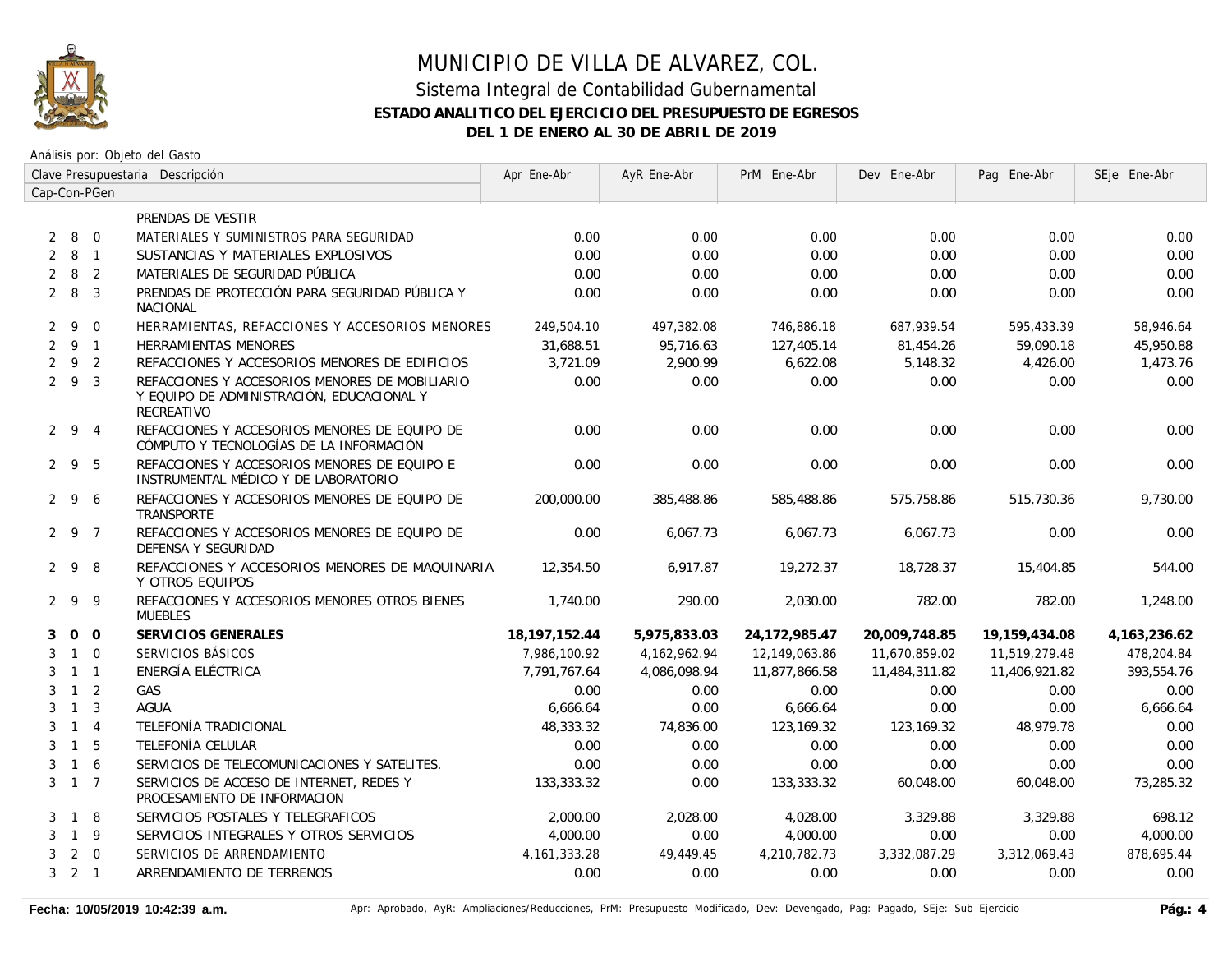

#### Sistema Integral de Contabilidad Gubernamental **ESTADO ANALITICO DEL EJERCICIO DEL PRESUPUESTO DE EGRESOS DEL 1 DE ENERO AL 30 DE ABRIL DE 2019**

Análisis por: Objeto del Gasto

|   |                     |                | Clave Presupuestaria Descripción                                                                           | Apr Ene-Abr  | AyR Ene-Abr | PrM Ene-Abr  | Dev Ene-Abr  | Pag Ene-Abr  | SEje Ene-Abr |
|---|---------------------|----------------|------------------------------------------------------------------------------------------------------------|--------------|-------------|--------------|--------------|--------------|--------------|
|   |                     | Cap-Con-PGen   |                                                                                                            |              |             |              |              |              |              |
|   | $3 \quad 2 \quad 2$ |                | ARRENDAMIENTO DE EDIFICIOS                                                                                 | 80,666.64    | 49,449.45   | 130,116.09   | 130,116.09   | 110,098.23   | 0.00         |
| 3 | 2 <sup>3</sup>      |                | ARRENDAMIENTO DE MOBILIARIO Y EQUIPO DE<br>ADMINISTRACIÓN, EDUCACIONAL Y RECREATIVO                        | 0.00         | 0.00        | 0.00         | 0.00         | 0.00         | 0.00         |
| 3 |                     | $2 \quad 4$    | ARRENDAMIENTO DE EQUIPO E INSTRUMENTAL MÉDICO Y<br>DE LABORATORIO                                          | 0.00         | 0.00        | 0.00         | 0.00         | 0.00         | 0.00         |
| 3 | $\overline{2}$      | 5              | ARRENDAMIENTO DE EQUIPO DE TRANSPORTE                                                                      | 4,054,000.00 | 0.00        | 4,054,000.00 | 3,201,971.20 | 3,201,971.20 | 852,028.80   |
| 3 | $2\overline{6}$     |                | ARRENDAMIENTO DE MAQUINARIA, OTROS EQUIPOS Y<br><b>HERRAMIENTAS</b>                                        | 0.00         | 0.00        | 0.00         | 0.00         | 0.00         | 0.00         |
| 3 |                     | 2 7            | ARRENDAMIENTO DE ACTIVOS INTANGIBLES                                                                       | 0.00         | 0.00        | 0.00         | 0.00         | 0.00         | 0.00         |
| 3 |                     | $2 \quad 8$    | ARRENDAMIENTO FINANCIERO                                                                                   | 0.00         | 0.00        | 0.00         | 0.00         | 0.00         | 0.00         |
| 3 |                     | $2 \quad 9$    | OTROS ARRENDAMIENTOS                                                                                       | 26,666.64    | 0.00        | 26,666.64    | 0.00         | 0.00         | 26,666.64    |
| 3 |                     | $3 \quad 0$    | SERVICIOS PROFESIONALES, CIENTIFICOS, TECNICOS Y<br>OTROS SERVICIOS                                        | 943,333.32   | 0.00        | 943,333.32   | 425,301.81   | 312,698.29   | 518,031.51   |
| 3 | 3                   | $\overline{1}$ | SERVICIOS LEGALES, DE CONTABILIDAD, AUDITORÍA Y<br><b>RELACIONADOS</b>                                     | 293.333.32   | 0.00        | 293,333.32   | 37,866.33    | 37.866.33    | 255,466.99   |
|   | $3 \quad 3 \quad 2$ |                | SERVICIOS DE DISEÑO, ARQUITECTURA, INGENIERÍA Y<br>ACTIVIDADES RELACIONADAS                                | 0.00         | 0.00        | 0.00         | 0.00         | 0.00         | 0.00         |
|   | $3 \quad 3 \quad 3$ |                | SERVICIOS DE CONSULTORÍA ADMINISTRATIVA,<br>PROCESOS, TÉCNICA Y EN TECNOLOGÍAS DE LA<br><b>INFORMACIÓN</b> | 365,988.00   | 0.00        | 365,988.00   | 166,112.00   | 124,584.00   | 199.876.00   |
| 3 |                     | $3 \quad 4$    | SERVICIOS DE CAPACITACIÓN                                                                                  | 8,000.00     | 0.00        | 8,000.00     | 0.00         | 0.00         | 8,000.00     |
| 3 |                     | 3 <sub>5</sub> | SERVICIOS DE INVESTIGACIÓN CIENTÍFICA Y<br><b>DESARROLLO</b>                                               | 0.00         | 0.00        | 0.00         | 0.00         | 0.00         | 0.00         |
| 3 | $\mathbf{3}$        | 6              | SERVICIOS DE APOYO ADMINISTRATIVO, TRADUCCIÓN,<br>FOTOCOPIADO E IMPRESIÓN                                  | 276,012.00   | 0.00        | 276,012.00   | 221,323.48   | 150,247.96   | 54,688.52    |
| 3 |                     | 3 <sub>7</sub> | SERVICIOS DE PROTECCIÓN Y SEGURIDAD                                                                        | 0.00         | 0.00        | 0.00         | 0.00         | 0.00         | 0.00         |
| 3 | 3                   | 8              | SERVICIOS DE VIGILANCIA                                                                                    | 0.00         | 0.00        | 0.00         | 0.00         | 0.00         | 0.00         |
| 3 | 3                   | - 9            | SERVICIOS PROFESIONALES, CIENTÍFICOS Y TÉCNICOS<br><b>INTEGRALES</b>                                       | 0.00         | 0.00        | 0.00         | 0.00         | 0.00         | 0.00         |
| 3 | $\overline{4}$      | $\overline{0}$ | SERVICIOS FINANCIEROS, BANCARIOS Y COMERCIALES                                                             | 483,333.28   | 170,981.21  | 654,314.49   | 491,098.30   | 491,098.30   | 163,216.19   |
| 3 |                     | $4 \quad 1$    | SERVICIOS FINANCIEROS Y BANCARIOS                                                                          | 116,666.64   | 170,981.21  | 287,647.85   | 235,981.19   | 235,981.19   | 51,666.66    |
| 3 |                     | 4 <sub>2</sub> | SERVICIOS DE COBRANZA, INVESTIGACIÓN CREDITICIA Y<br><b>SIMILAR</b>                                        | 366,666.64   | 0.00        | 366,666.64   | 255,117.11   | 255,117.11   | 111,549.53   |
| 3 |                     | 4 3            | SERVICIOS DE RECAUDACIÓN, TRASLADO Y CUSTODIA DE<br><b>VALORES</b>                                         | 0.00         | 0.00        | 0.00         | 0.00         | 0.00         | 0.00         |
| 3 |                     | $4 \quad 4$    | SEGUROS DE RESPONSABILIDAD PATRIMONIAL Y FIANZAS                                                           | 0.00         | 0.00        | 0.00         | 0.00         | 0.00         | 0.00         |
| 3 | $\overline{4}$      | 5              | SEGURO DE BIENES PATRIMONIALES                                                                             | 0.00         | 0.00        | 0.00         | 0.00         | 0.00         | 0.00         |
| 3 | 4                   | 6              | ALMACENAJE, ENVASE Y EMBALAJE                                                                              | 0.00         | 0.00        | 0.00         | 0.00         | 0.00         | 0.00         |
| 3 |                     | 4 7            | <b>FLETES Y MANIOBRAS</b>                                                                                  | 0.00         | 0.00        | 0.00         | 0.00         | 0.00         | 0.00         |

Fecha: 10/05/2019 10:42:39 a.m. **Aprical Access** Aprical AyR: Ampliaciones/Reducciones, PrM: Presupuesto Modificado, Dev: Devengado, Pag: Pagado, SEje: Sub Ejercicio Pág.: 5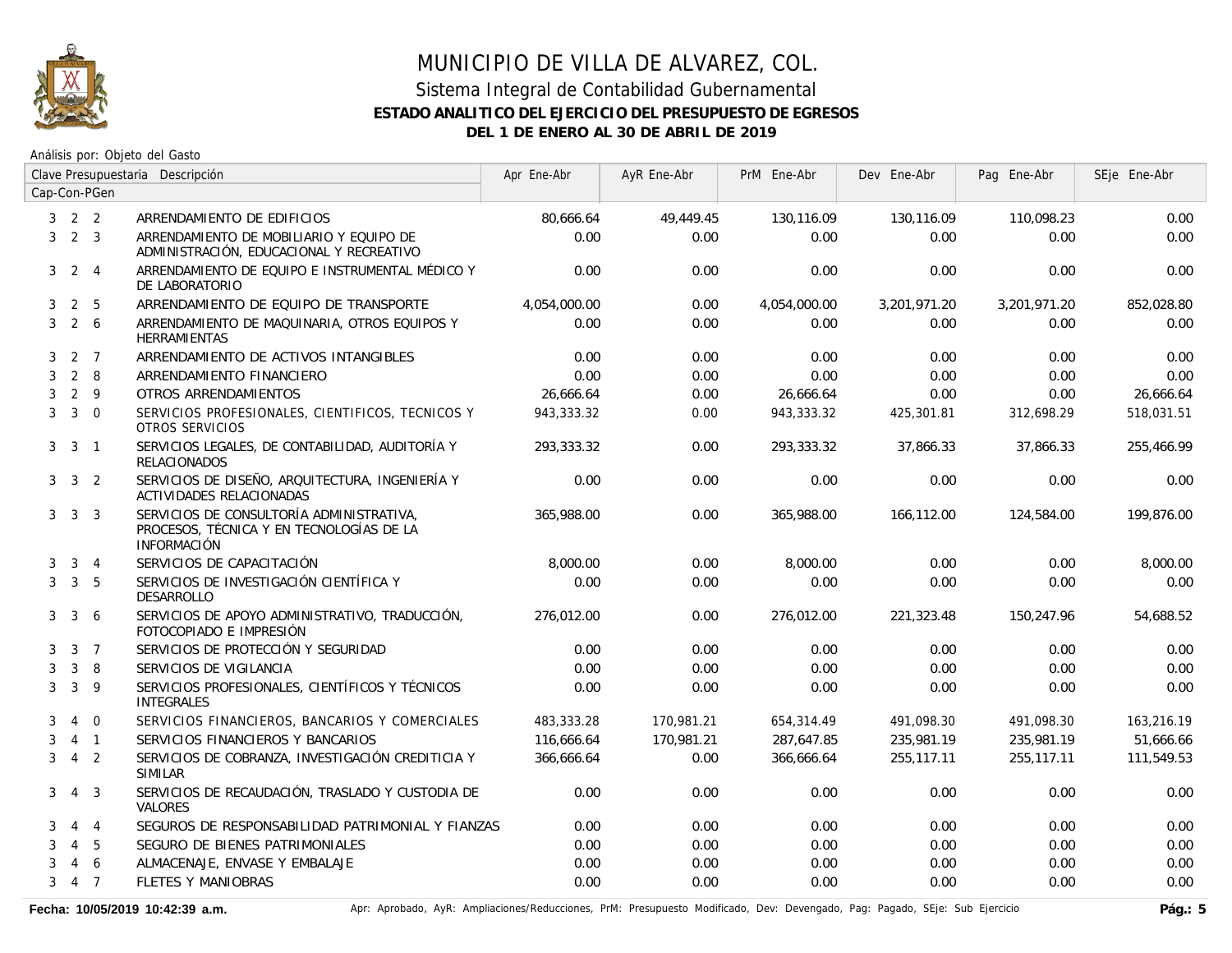

#### Sistema Integral de Contabilidad Gubernamental **ESTADO ANALITICO DEL EJERCICIO DEL PRESUPUESTO DE EGRESOS DEL 1 DE ENERO AL 30 DE ABRIL DE 2019**

Análisis por: Objeto del Gasto

|                | Clave Presupuestaria Descripción |                |                                                                                                                          | Apr Ene-Abr  | AyR Ene-Abr     | PrM Ene-Abr | Dev Ene-Abr | Pag Ene-Abr | SEje Ene-Abr |
|----------------|----------------------------------|----------------|--------------------------------------------------------------------------------------------------------------------------|--------------|-----------------|-------------|-------------|-------------|--------------|
|                |                                  | Cap-Con-PGen   |                                                                                                                          |              |                 |             |             |             |              |
| 3              |                                  | 4 8            | COMISIONES POR VENTAS                                                                                                    | 0.00         | 0.00            | 0.00        | 0.00        | 0.00        | 0.00         |
| 3              |                                  | 4 9            | SERVICIOS FINANCIEROS, BANCARIOS Y COMERCIALES<br><b>INTEGRALES</b>                                                      | 0.00         | 0.00            | 0.00        | 0.00        | 0.00        | 0.00         |
| 3              |                                  | 5 0            | SERVICIOS DE INSTALACION, REPARACION,<br>MANTENIMIENTO Y CONSERVACION                                                    | 1.678.066.64 | $-1.475.000.00$ | 203,066.64  | 50.289.28   | 43.209.77   | 152.777.36   |
| 3              |                                  | 5 <sub>1</sub> | CONSERVACIÓN Y MANTENIMIENTO MENOR DE INMUEBLES                                                                          | 15,666.64    | 0.00            | 15,666.64   | 3,062.90    | 3,062.90    | 12,603.74    |
| 3              |                                  | 5 <sub>2</sub> | INSTALACIÓN, REPARACIÓN Y MANTENIMIENTO DE<br>MOBILIARIO Y EQUIPO DE ADMINISTRACIÓN,<br>EDUCACIONAL Y RECREATIVO         | 18,000.00    | 0.00            | 18,000.00   | 0.00        | 0.00        | 18,000.00    |
| 3              |                                  | 5 <sup>3</sup> | INSTALACIÓN, REPARACIÓN Y MANTENIMIENTO DE<br>EQUIPO DE CÓMPUTO Y TECNOLOGÍA DE LA<br><b>INFORMACIÓN</b>                 | 18,400.00    | 0.00            | 18,400.00   | 0.00        | 0.00        | 18,400.00    |
| 3 <sup>1</sup> |                                  | 5 4            | INSTALACIÓN, REPARACIÓN Y MANTENIMIENTO DE<br>EQUIPO E INSTRUMENTAL MÉDICO Y DE LABORATORIO                              | 0.00         | 0.00            | 0.00        | 0.00        | 0.00        | 0.00         |
| 3              |                                  | 5 5            | REPARACIÓN Y MANTENIMIENTO DE EQUIPO DE<br>TRANSPORTE                                                                    | 124,000.00   | 0.00            | 124,000.00  | 20,915.64   | 15,146.87   | 103,084.36   |
|                | $3\quad 5$                       | -6             | REPARACIÓN Y MANTENIMIENTO DE EQUIPO DE DEFENSA<br>Y SEGURIDAD                                                           | 0.00         | 0.00            | 0.00        | 0.00        | 0.00        | 0.00         |
|                | $3\quad 5\quad 7$                |                | INSTALACIÓN, REPARACIÓN Y MANTENIMIENTO DE<br>MAQUINARIA, OTROS EQUIPOS Y HERRAMIENTA                                    | 2,000.00     | 0.00            | 2,000.00    | 1,310.74    | 0.00        | 689.26       |
| 3              | 5                                | 8              | SERVICIOS DE LIMPIEZA Y MANEJO DE DESECHOS                                                                               | 1,500,000.00 | $-1,500,000.00$ | 0.00        | 0.00        | 0.00        | 0.00         |
| 3              | 5                                | 9              | SERVICIOS DE JARDINERÍA Y FUMIGACIÓN                                                                                     | 0.00         | 25,000.00       | 25,000.00   | 25,000.00   | 25,000.00   | 0.00         |
| 3              |                                  | 6 0            | SERVICIOS DE COMUNICACION SOCIAL Y PUBLICIDAD                                                                            | 68,451.08    | 13,960.01       | 82,411.09   | 21,960.01   | 0.00        | 60,451.08    |
| $\mathbf{3}$   | $6-1$                            |                | DIFUSIÓN POR RADIO, TELEVISIÓN Y OTROS MEDIOS DE<br>MENSAJES SOBRE PROGRAMAS Y ACTIVIDADES<br><b>GUBERNAMENTALES</b>     | 60.451.08    | 0.00            | 60,451.08   | 0.00        | 0.00        | 60,451.08    |
| 3              |                                  | 6 <sub>2</sub> | DIFUSIÓN POR RADIO, TELEVISIÓN Y OTROS MEDIOS DE<br>MENSAJES COMERCIALES PARA PROMOVER LA VENTA DE<br>BIENES O SERVICIOS | 0.00         | 0.00            | 0.00        | 0.00        | 0.00        | 0.00         |
| 3              |                                  | 6 3            | SERVICIOS DE CREATIVIDAD, PREPRODUCCIÓN Y<br>PRODUCCIÓN DE PUBLICIDAD, EXCEPTO INTERNET                                  | 0.00         | 0.00            | 0.00        | 0.00        | 0.00        | 0.00         |
| 3              | 6                                | $\overline{4}$ | SERVICIOS DE REVELADO DE FOTOGRAFÍAS                                                                                     | 0.00         | 0.00            | 0.00        | 0.00        | 0.00        | 0.00         |
| 3              | 6                                | -5             | SERVICIOS DE LA INDUSTRIA FÍLMICA, DEL SONIDO Y DEL<br><b>VIDEO</b>                                                      | 0.00         | 0.00            | 0.00        | 0.00        | 0.00        | 0.00         |
| 3              | 6                                | 6              | SERVICIO DE CREACIÓN Y DIFUSIÓN DE CONTENIDO<br>EXCLUSIVAMENTE A TRAVÉS DE INTERNET                                      | 8,000.00     | 13,960.01       | 21,960.01   | 21,960.01   | 0.00        | 0.00         |
| 3              | 6                                | 9              | OTROS SERVICIOS DE INFORMACIÓN                                                                                           | 0.00         | 0.00            | 0.00        | 0.00        | 0.00        | 0.00         |
| 3              |                                  | 7 0            | SERVICIOS DE TRASLADO Y VIATICOS                                                                                         | 47,547.56    | 5,028.36        | 52,575.92   | 19,667.00   | 19,667.00   | 32,908.92    |
| 3              |                                  | 7 1            | PASAJES AÉREOS                                                                                                           | 16,666.64    | 3,096.68        | 19,763.32   | 14,941.00   | 14,941.00   | 4,822.32     |
|                | $3 \quad 7 \quad 2$              |                | PASAJES TERRESTRES                                                                                                       | 2,794.32     | 823.00          | 3,617.32    | 2,284.00    | 2,284.00    | 1,333.32     |

Fecha: 10/05/2019 10:42:39 a.m. **Aprical Aprical Agelia**, AyR: Ampliaciones/Reducciones, PrM: Presupuesto Modificado, Dev: Devengado, Pag: Pagado, SEje: Sub Ejercicio Pág.: 6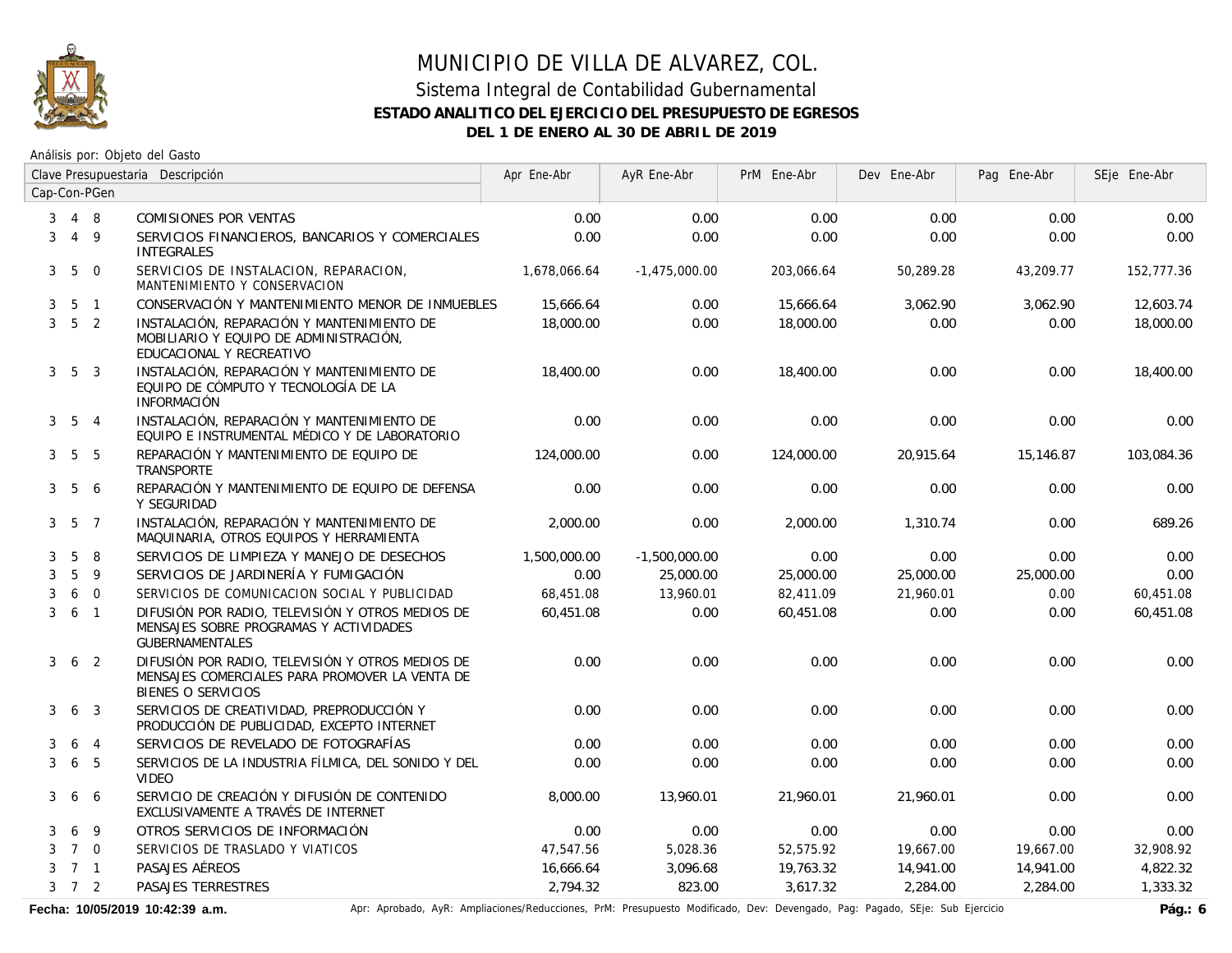

Análisis por: Objeto del Gasto

|   |                     |                | Clave Presupuestaria Descripción                                                                 | Apr Ene-Abr   | AyR Ene-Abr  | PrM Ene-Abr   | Dev Ene-Abr   | Pag Ene-Abr   | SEje Ene-Abr |
|---|---------------------|----------------|--------------------------------------------------------------------------------------------------|---------------|--------------|---------------|---------------|---------------|--------------|
|   |                     | Cap-Con-PGen   |                                                                                                  |               |              |               |               |               |              |
|   | $3 \quad 7 \quad 3$ |                | PASAJES MARÍTIMOS, LACUSTRES Y FLUVIALES                                                         | 0.00          | 0.00         | 0.00          | 0.00          | 0.00          | 0.00         |
| 3 |                     | 7 <sub>4</sub> | AUTOTRANSPORTE                                                                                   | 500.00        | 0.00         | 500.00        | 0.00          | 0.00          | 500.00       |
| 3 | $7^{\circ}$         | -5             | VIÁTICOS EN EL PAÍS                                                                              | 13,586.60     | 1,108.68     | 14,695.28     | 2,187.00      | 2,187.00      | 12,508.28    |
| 3 | $7^{\circ}$         | 6              | VIÁTICOS EN EL EXTRANJERO                                                                        | 0.00          | 0.00         | 0.00          | 0.00          | 0.00          | 0.00         |
| 3 | $7^{\circ}$         | $\overline{7}$ | GASTOS DE INSTALACIÓN Y TRASLADO DE MENAJE                                                       | 0.00          | 0.00         | 0.00          | 0.00          | 0.00          | 0.00         |
| 3 | $7^{\circ}$         | -8             | SERVICIOS INTEGRALES DE TRASLADO Y VIÁTICOS                                                      | 0.00          | 0.00         | 0.00          | 0.00          | 0.00          | 0.00         |
| 3 | $\overline{7}$      | 9              | OTROS SERVICIOS DE TRASLADO Y HOSPEDAJE                                                          | 14,000.00     | 0.00         | 14,000.00     | 255.00        | 255.00        | 13,745.00    |
| 3 | 8                   | $\mathbf 0$    | SERVICIOS OFICIALES                                                                              | 93,000.00     | 9,187.99     | 102,187.99    | 15,187.99     | 15,187.99     | 87,000.00    |
| 3 | 8                   | $\overline{1}$ | <b>GASTOS DE CEREMONIAL</b>                                                                      | 0.00          | 0.00         | 0.00          | 0.00          | 0.00          | 0.00         |
| 3 | 8                   | $\overline{2}$ | GASTOS DE ORDEN SOCIAL Y CULTURAL                                                                | 81,000.00     | 9.187.99     | 90.187.99     | 15,187.99     | 15,187.99     | 75,000.00    |
| 3 | 8                   | 3              | CONGRESOS Y CONVENCIONES                                                                         | 0.00          | 0.00         | 0.00          | 0.00          | 0.00          | 0.00         |
| 3 | 8                   | $\overline{4}$ | <b>EXPOSICIONES</b>                                                                              | 12,000.00     | 0.00         | 12,000.00     | 0.00          | 0.00          | 12,000.00    |
| 3 | 8                   | 5              | GASTOS DE REPRESENTACIÓN                                                                         | 0.00          | 0.00         | 0.00          | 0.00          | 0.00          | 0.00         |
| 3 | 9                   | $\overline{0}$ | OTROS SERVICIOS GENERALES                                                                        | 2,735,986.36  | 3,039,263.07 | 5,775,249.43  | 3,983,298.15  | 3,446,223.82  | 1,791,951.28 |
| 3 | 9                   | $\overline{1}$ | SERVICIOS FUNERARIOS Y DE CEMENTERIOS                                                            | 0.00          | 0.00         | 0.00          | 0.00          | 0.00          | 0.00         |
| 3 | 9                   | $\overline{2}$ | <b>IMPUESTOS Y DERECHOS</b>                                                                      | 181,450.00    | 0.00         | 181,450.00    | 127,777.00    | 127,777.00    | 53,673.00    |
| 3 | 9                   | $\overline{3}$ | IMPUESTOS Y DERECHOS DE IMPORTACIÓN                                                              | 0.00          | 0.00         | 0.00          | 0.00          | 0.00          | 0.00         |
| 3 | 9                   | $\overline{4}$ | SENTENCIAS Y RESOLUCIONES POR AUTORIDAD<br>COMPETENTE                                            | 854,536.36    | 2,650,420.82 | 3,504,957.18  | 3,012,388.41  | 3,003,888.41  | 492,568.77   |
| 3 | 9                   | 5              | PENAS, MULTAS, ACCESORIOS Y ACTUALIZACIONES                                                      | 222,000.00    | 401,674.25   | 623,674.25    | 301,586.23    | 301,586.23    | 322,088.02   |
| 3 | 9                   | 6              | OTROS GASTOS POR RESPONSABILIDADES                                                               | 8,000.00      | 0.00         | 8,000.00      | 0.00          | 0.00          | 8,000.00     |
| 3 |                     | 9 7            | <b>UTILIDADES</b>                                                                                | 0.00          | 0.00         | 0.00          | 0.00          | 0.00          | 0.00         |
| 3 | 9                   | -8             | IMPUESTO SOBRE NOMINAS Y OTROS QUE SE DERIVEN DE<br>UNA RELACION LABORAL                         | 1,400,000.00  | 0.00         | 1,400,000.00  | 528,574.33    | 0.00          | 871,425.67   |
| 3 | 9                   | 9              | OTROS SERVICIOS GENERALES                                                                        | 70,000.00     | $-12,832.00$ | 57,168.00     | 12,972.18     | 12,972.18     | 44,195.82    |
| 4 | $\overline{O}$      | $\overline{0}$ | TRANSFERENCIAS, ASIGNACIONES, SUBSIDIOS Y<br>OTRAS AYUDAS                                        | 19,800,998.60 | 1,498,234.03 | 21,299,232.63 | 19,278,213.16 | 18,417,805.53 | 2,021,019.47 |
|   | 4 1                 | $\overline{0}$ | TRANSFERENCIAS INTERNAS Y ASIGNACIONES AL<br>SECTOR PÚBLICO                                      | 6,722,695.64  | 456,307.63   | 7,179,003.27  | 6,722,695.59  | 6,722,695.59  | 456,307.68   |
|   |                     | $1 \quad 1$    | ASIGNACIONES PRESUPUESTARIAS AL PODER EJECUTIVO                                                  | 0.00          | 0.00         | 0.00          | 0.00          | 0.00          | 0.00         |
|   |                     | $1\quad 2$     | ASIGNACIONES PRESUPUESTARIAS AL PODER<br>LEGISLATIVO                                             | 0.00          | 0.00         | 0.00          | 0.00          | 0.00          | 0.00         |
|   | 4 1                 | $\overline{3}$ | ASIGNACIONES PRESUPUESTARIAS AL PODER JUDICIAL                                                   | 0.00          | 0.00         | 0.00          | 0.00          | 0.00          | 0.00         |
| 4 |                     | $1 \quad 4$    | ASIGNACIONES PRESUPUESTARIAS A ÓRGANOS<br><b>AUTÓNOMOS</b>                                       | 6,722,695.64  | 456,307.63   | 7,179,003.27  | 6,722,695.59  | 6,722,695.59  | 456,307.68   |
|   | 4 1 5               |                | TRANSFERENCIAS INTERNAS OTORGADAS A ENTIDADES<br>PARAESTATALES NO EMPRESARIALES Y NO FINANCIERAS | 0.00          | 0.00         | 0.00          | 0.00          | 0.00          | 0.00         |
|   | 4 1 6               |                | TRANSFERENCIAS INTERNAS OTORGADAS A ENTIDADES                                                    | 0.00          | 0.00         | 0.00          | 0.00          | 0.00          | 0.00         |

Fecha: 10/05/2019 10:42:39 a.m. **Aprical Page: Aprobado, AyR: Ampliaciones/Reducciones, PrM: Presupuesto Modificado, Dev: Devengado, Pag: Pagado, SEje: Sub Ejercicio Pág.: 7**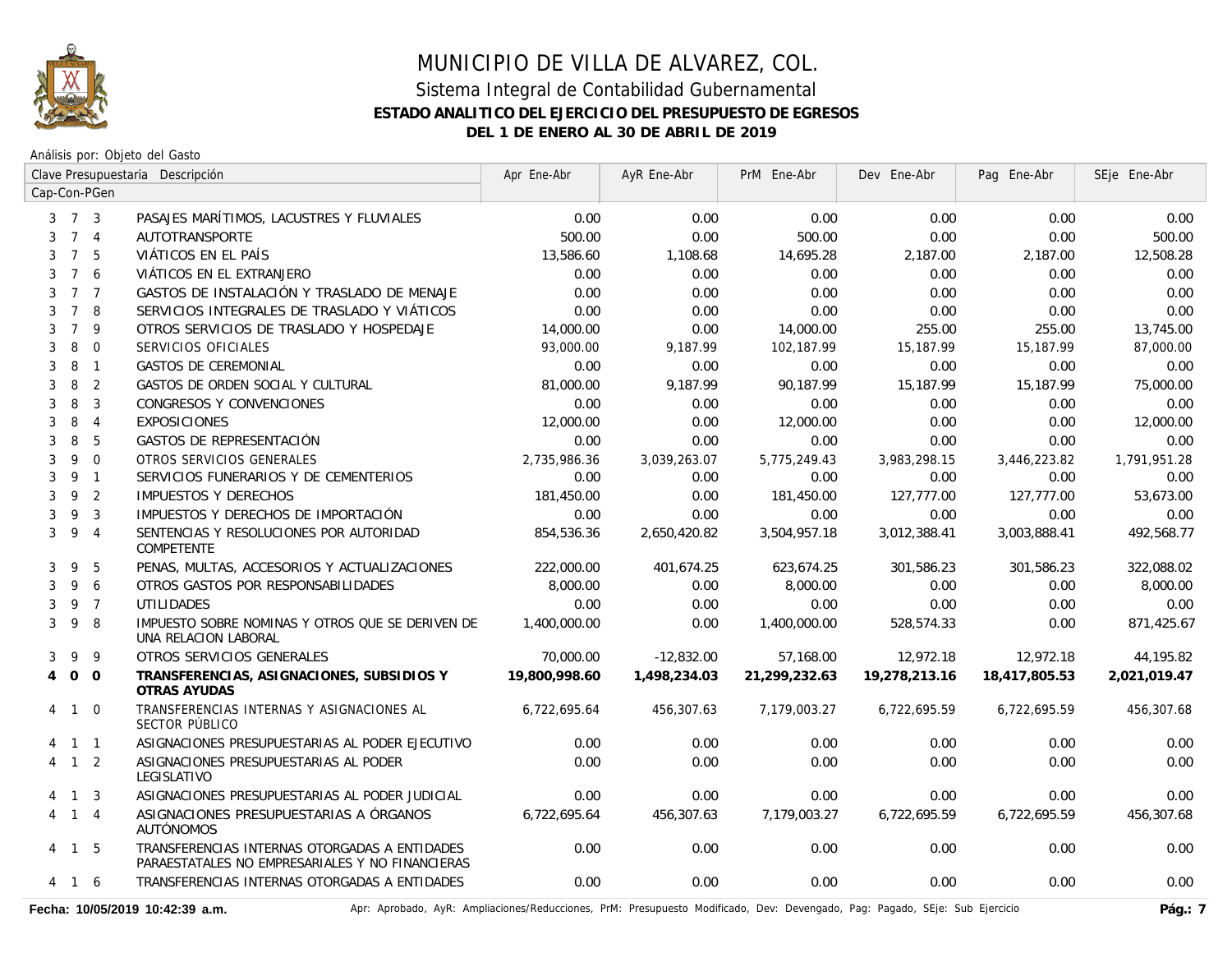

# MUNICIPIO DE VILLA DE ALVAREZ, COL. Sistema Integral de Contabilidad Gubernamental

#### **ESTADO ANALITICO DEL EJERCICIO DEL PRESUPUESTO DE EGRESOS**

**DEL 1 DE ENERO AL 30 DE ABRIL DE 2019**

Análisis por: Objeto del Gasto

|                | Clave Presupuestaria Descripción |                | Apr Ene-Abr                                                                                           | AyR Ene-Abr  | PrM Ene-Abr | Dev Ene-Abr  | Pag Ene-Abr  | SEje Ene-Abr |            |
|----------------|----------------------------------|----------------|-------------------------------------------------------------------------------------------------------|--------------|-------------|--------------|--------------|--------------|------------|
|                |                                  | Cap-Con-PGen   |                                                                                                       |              |             |              |              |              |            |
|                |                                  |                | PARAESTATALES EMPRESARIALES Y NO FINANCIERAS                                                          |              |             |              |              |              |            |
|                | 4 1 7                            |                | TRANSFERENCIAS INTERNAS OTORGADAS A<br>FIDEICOMISOS PÚBLICOS EMPRESARIALES Y NO<br><b>FINANCIEROS</b> | 0.00         | 0.00        | 0.00         | 0.00         | 0.00         | 0.00       |
|                | 4 1 8                            |                | TRANSFERENCIAS INTERNAS OTORGADAS A<br>INSTITUCIONES PARAESTATALES PÚBLICAS FINANCIERAS               | 0.00         | 0.00        | 0.00         | 0.00         | 0.00         | 0.00       |
|                | 4 1 9                            |                | TRANSFERENCIAS INTERNAS OTORGADAS A<br>FIDEICOMISOS PÚBLICOS FINANCIEROS                              | 0.00         | 0.00        | 0.00         | 0.00         | 0.00         | 0.00       |
|                |                                  | $2 \quad 0$    | TRANSFERENCIAS AL RESTO DEL SECTOR PUBLICO                                                            | 0.00         | 0.00        | 0.00         | 0.00         | 0.00         | 0.00       |
| 4              |                                  | 2 1            | TRANSFERENCIAS OTORGADAS A ENTIDADES<br>PARAESTATALES NO EMPRESARIALES Y NO FINANCIERAS               | 0.00         | 0.00        | 0.00         | 0.00         | 0.00         | 0.00       |
|                | $4$ 2 2                          |                | TRANSFERENCIAS OTORGADAS PARA ENTIDADES<br>PARAESTATALES EMPRESARIALES Y NO FINANCIERAS               | 0.00         | 0.00        | 0.00         | 0.00         | 0.00         | 0.00       |
| 4              |                                  | 2 3            | TRANSFERENCIAS OTORGADAS PARA INSTITUCIONES<br>PARAESTATALES PÚBLICAS FINANCIERAS                     | 0.00         | 0.00        | 0.00         | 0.00         | 0.00         | 0.00       |
| 4              |                                  | 2 4            | TRANSFERENCIAS OTORGADAS A ENTIDADES<br>FEDERATIVAS Y MUNICIPIOS                                      | 0.00         | 0.00        | 0.00         | 0.00         | 0.00         | 0.00       |
| 4              | 2                                | - 5            | TRANSFERENCIAS A FIDEICOMISOS DE ENTIDADES<br>FEDERATIVAS Y MUNICIPIOS                                | 0.00         | 0.00        | 0.00         | 0.00         | 0.00         | 0.00       |
| 4              | 3                                | $\mathbf 0$    | SUBSIDIOS Y SUBVENCIONES                                                                              | 0.00         | 0.00        | 0.00         | 0.00         | 0.00         | 0.00       |
| 4              | $\mathbf{3}$                     | $\overline{1}$ | SUBSIDIOS A LA PRODUCCIÓN                                                                             | 0.00         | 0.00        | 0.00         | 0.00         | 0.00         | 0.00       |
| 4              | 3                                | 2              | SUBSIDIOS A LA DISTRIBUCIÓN                                                                           | 0.00         | 0.00        | 0.00         | 0.00         | 0.00         | 0.00       |
| 4              | 3                                | $\overline{3}$ | SUBSIDIOS A LA INVERSIÓN                                                                              | 0.00         | 0.00        | 0.00         | 0.00         | 0.00         | 0.00       |
| 4              | 3                                | $\overline{4}$ | SUBSIDIOS A LA PRESTACIÓN DE SERVICIOS PÚBLICOS                                                       | 0.00         | 0.00        | 0.00         | 0.00         | 0.00         | 0.00       |
| 4              | 3                                | 5              | SUBSIDIOS PARA CUBRIR DIFERENCIALES DE TASAS DE<br><b>INTERÉS</b>                                     | 0.00         | 0.00        | 0.00         | 0.00         | 0.00         | 0.00       |
|                | 3                                | 6              | SUBSIDIOS A LA VIVIENDA                                                                               | 0.00         | 0.00        | 0.00         | 0.00         | 0.00         | 0.00       |
|                | $\mathbf{3}$                     | $\overline{7}$ | SUBVENCIONES AL CONSUMO                                                                               | 0.00         | 0.00        | 0.00         | 0.00         | 0.00         | 0.00       |
|                | 3                                | 8              | SUBSIDIOS A ENTIDADES FEDERATIVAS Y MUNICIPIOS                                                        | 0.00         | 0.00        | 0.00         | 0.00         | 0.00         | 0.00       |
|                | 3                                | 9              | OTROS SUBSIDIOS                                                                                       | 0.00         | 0.00        | 0.00         | 0.00         | 0.00         | 0.00       |
|                | $\overline{4}$                   | $\overline{0}$ | AYUDAS SOCIALES                                                                                       | 1,223,715.00 | 254,056.80  | 1,477,771.80 | 1,127,003.20 | 1,092,056.80 | 350,768.60 |
|                |                                  | $4 \quad 1$    | AYUDAS SOCIALES A PERSONAS                                                                            | 812,000.00   | 254,056.80  | 1,066,056.80 | 1,059,003.20 | 1,056,056.80 | 7,053.60   |
| $\overline{4}$ |                                  | $4\quad 2$     | BECAS Y OTRAS AYUDAS PARA PROGRAMAS DE<br>CAPACITACIÓN                                                | 295,715.00   | 0.00        | 295,715.00   | 0.00         | 0.00         | 295,715.00 |
|                | $\overline{4}$                   | $\overline{3}$ | AYUDAS SOCIALES A INSTITUCIONES DE ENSEÑANZA                                                          | 0.00         | 0.00        | 0.00         | 0.00         | 0.00         | 0.00       |
| 4              |                                  | $4\quad 4$     | AYUDAS SOCIALES A ACTIVIDADES CIENTÍFICAS O<br>ACADÉMICAS                                             | 0.00         | 0.00        | 0.00         | 0.00         | 0.00         | 0.00       |
|                | 4                                | -5             | AYUDAS SOCIALES A INSTITUCIONES SIN FINES DE LUCRO                                                    | 116,000.00   | 0.00        | 116,000.00   | 68,000.00    | 36,000.00    | 48,000.00  |
| 4              | 4                                | 6              | AYUDAS SOCIALES A COOPERATIVAS                                                                        | 0.00         | 0.00        | 0.00         | 0.00         | 0.00         | 0.00       |

Fecha: 10/05/2019 10:42:39 a.m. **Aprical Access** Aprical AyR: Ampliaciones/Reducciones, PrM: Presupuesto Modificado, Dev: Devengado, Pag: Pagado, SEje: Sub Ejercicio Pág.: 8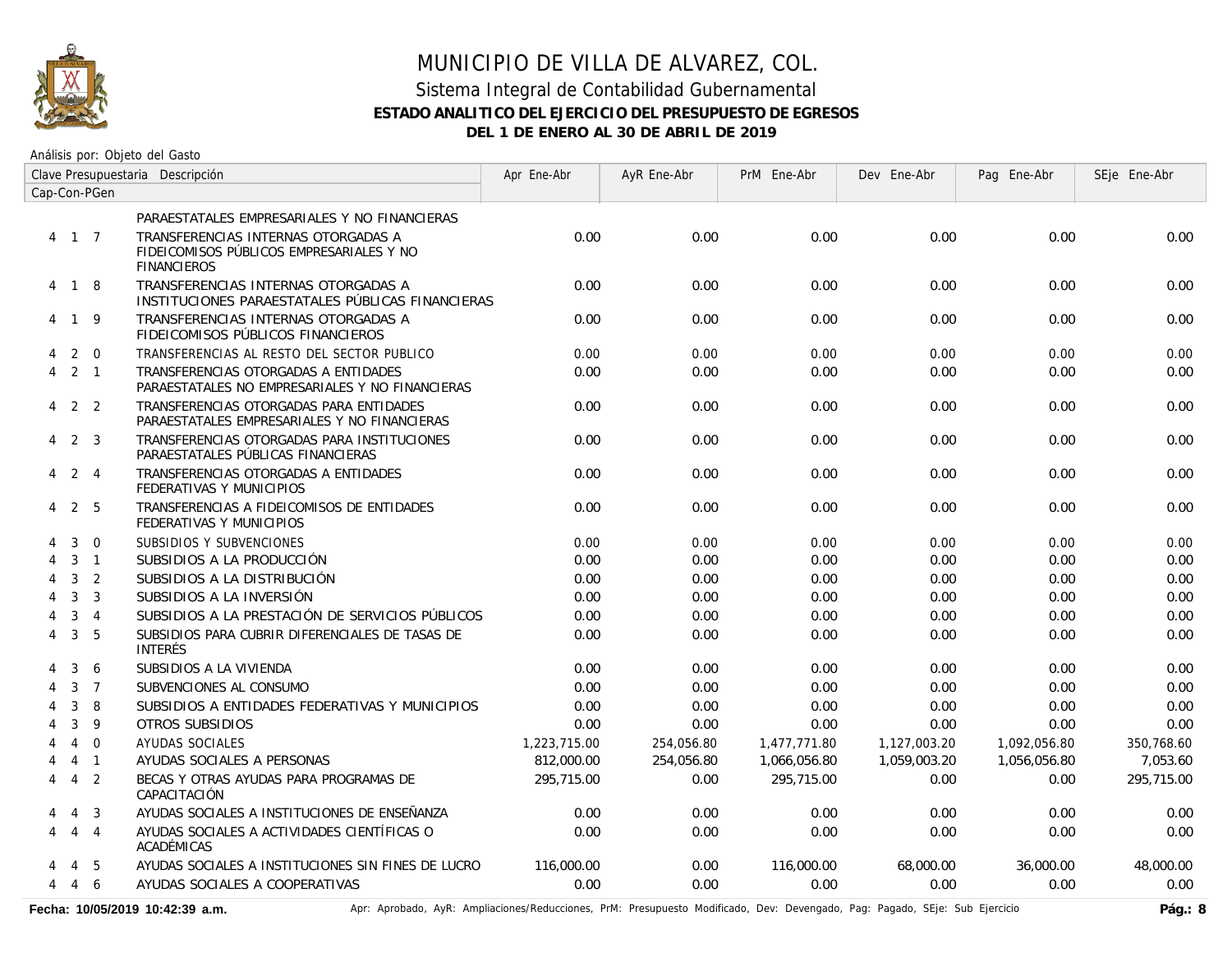

|                |                 |                | Clave Presupuestaria Descripción                                                                                 | Apr Ene-Abr   | AyR Ene-Abr | PrM Ene-Abr   | Dev Ene-Abr   | Pag Ene-Abr   | SEje Ene-Abr |
|----------------|-----------------|----------------|------------------------------------------------------------------------------------------------------------------|---------------|-------------|---------------|---------------|---------------|--------------|
|                |                 | Cap-Con-PGen   |                                                                                                                  |               |             |               |               |               |              |
| 4              | 4 7             |                | AYUDAS SOCIALES A ENTIDADES DE INTERÉS PÚBLICO                                                                   | 0.00          | 0.00        | 0.00          | 0.00          | 0.00          | 0.00         |
| 4              |                 | 4 8            | AYUDAS POR DESASTRES NATURALES Y OTROS<br><b>SINIESTROS</b>                                                      | 0.00          | 0.00        | 0.00          | 0.00          | 0.00          | 0.00         |
| 4              | 5               | $\Omega$       | PENSIONES Y JUBILACIONES                                                                                         | 11,854,587.96 | 787,869.60  | 12,642,457.56 | 11,428,514.37 | 10,603,053.14 | 1,213,943.19 |
| 4              | 5               | $\overline{1}$ | <b>PENSIONES</b>                                                                                                 | 516.666.64    | 16.784.76   | 533,451.40    | 519.041.54    | 519.041.54    | 14,409.86    |
| $\overline{4}$ | $5\overline{5}$ | $\overline{2}$ | <b>JUBILACIONES</b>                                                                                              | 10,933,333,32 | 771.084.84  | 11.704.418.16 | 10.909.472.83 | 10,084,011.60 | 794,945.33   |
|                | 5               | 9              | OTRAS PENSIONES Y JUBILACIONES                                                                                   | 404,588.00    | 0.00        | 404,588.00    | 0.00          | 0.00          | 404,588.00   |
| 4              | 6               | $\Omega$       | TRANSFERENCIAS A FIDEICOMISOS, MANDATOS Y OTROS<br>ANALOGOS                                                      | 0.00          | 0.00        | 0.00          | 0.00          | 0.00          | 0.00         |
| 4              | 6               | $\overline{1}$ | TRANSFERENCIAS A FIDEICOMISOS DEL PODER<br><b>EJECUTIVO</b>                                                      | 0.00          | 0.00        | 0.00          | 0.00          | 0.00          | 0.00         |
| 4              | 6               | -2             | TRANSFERENCIAS A FIDEICOMISOS DEL PODER<br>LEGISLATIVO                                                           | 0.00          | 0.00        | 0.00          | 0.00          | 0.00          | 0.00         |
|                | 6               | 3              | TRANSFERENCIAS A FIDEICOMISOS DEL PODER JUDICIAL                                                                 | 0.00          | 0.00        | 0.00          | 0.00          | 0.00          | 0.00         |
| 4              | 6               | $\overline{4}$ | TRANSFERENCIAS A FIDEICOMISOS PÚBLICOS DE<br>ENTIDADES PARAESTATALES NO EMPRESARIALES Y NO<br><b>FINANCIERAS</b> | 0.00          | 0.00        | 0.00          | 0.00          | 0.00          | 0.00         |
| 4              |                 | 6 5            | TRANSFERENCIAS A FIDEICOMISOS PÚBLICOS DE<br>ENTIDADES PARAESTATALES EMPRESARIALES Y NO<br><b>FINANCIERAS</b>    | 0.00          | 0.00        | 0.00          | 0.00          | 0.00          | 0.00         |
| 4              | 6               | -6             | TRANSFERENCIAS A FIDEICOMISOS DE INSTITUCIONES<br>PÚBLICAS FINANCIERAS                                           | 0.00          | 0.00        | 0.00          | 0.00          | 0.00          | 0.00         |
|                | 6               | -9             | OTRAS TRANSFERENCIAS A FIDEICOMISOS                                                                              | 0.00          | 0.00        | 0.00          | 0.00          | 0.00          | 0.00         |
|                | $7^{\circ}$     | $\Omega$       | TRANSFERENCIAS A LA SEGURIDAD SOCIAL                                                                             | 0.00          | 0.00        | 0.00          | 0.00          | 0.00          | 0.00         |
|                |                 | 7 <sub>1</sub> | TRANSFERENCIAS POR OBLIGACIÓN DE LEY                                                                             | 0.00          | 0.00        | 0.00          | 0.00          | 0.00          | 0.00         |
|                | 8               | $\overline{0}$ | <b>DONATIVOS</b>                                                                                                 | 0.00          | 0.00        | 0.00          | 0.00          | 0.00          | 0.00         |
|                | 8               | $\overline{1}$ | DONATIVOS A INSTITUCIONES SIN FINES DE LUCRO                                                                     | 0.00          | 0.00        | 0.00          | 0.00          | 0.00          | 0.00         |
| 4              | 8               | 2              | DONATIVOS A ENTIDADES FEDERATIVAS                                                                                | 0.00          | 0.00        | 0.00          | 0.00          | 0.00          | 0.00         |
| 4              | 8               | $\overline{3}$ | DONATIVOS A FIDEICOMISOS PRIVADOS                                                                                | 0.00          | 0.00        | 0.00          | 0.00          | 0.00          | 0.00         |
| 4              | 8               | $\overline{4}$ | DONATIVOS A FIDEICOMISOS ESTATALES                                                                               | 0.00          | 0.00        | 0.00          | 0.00          | 0.00          | 0.00         |
| 4              | 8               | 5              | DONATIVOS INTERNACIONALES                                                                                        | 0.00          | 0.00        | 0.00          | 0.00          | 0.00          | 0.00         |
| 4              | 9               | $\Omega$       | TRANSFERENCIAS AL EXTERIOR                                                                                       | 0.00          | 0.00        | 0.00          | 0.00          | 0.00          | 0.00         |
| 4              | 9 1             |                | TRANSFERENCIAS PARA GOBIERNOS EXTRANJEROS                                                                        | 0.00          | 0.00        | 0.00          | 0.00          | 0.00          | 0.00         |
| 4              | 9               | $\overline{2}$ | TRANSFERENCIAS PARA ORGANISMOS INTERNACIONALES                                                                   | 0.00          | 0.00        | 0.00          | 0.00          | 0.00          | 0.00         |
| 4              | 9               | $\overline{3}$ | TRANSFERENCIAS PARA EL SECTOR PRIVADO EXTERNO                                                                    | 0.00          | 0.00        | 0.00          | 0.00          | 0.00          | 0.00         |
| 5.             |                 | $0\quad 0$     | BIENES MUEBLES, INMUEBLES E INTANGIBLES                                                                          | 786,000.00    | 19,422.67   | 805,422.67    | 91,127.67     | 40,708.52     | 714,295.00   |
| 5              |                 | $1 \quad 0$    | MOBILIARIO Y EQUIPO DE ADMINISTRACION                                                                            | 240,000.00    | 19,422.67   | 259,422.67    | 79,527.67     | 40,708.52     | 179,895.00   |
| 5              | $1 \quad 1$     |                | MUEBLES DE OFICINA Y ESTANTERÍA                                                                                  | 40,000.00     | 19,422.67   | 59,422.67     | 57,748.67     | 18,929.52     | 1.674.00     |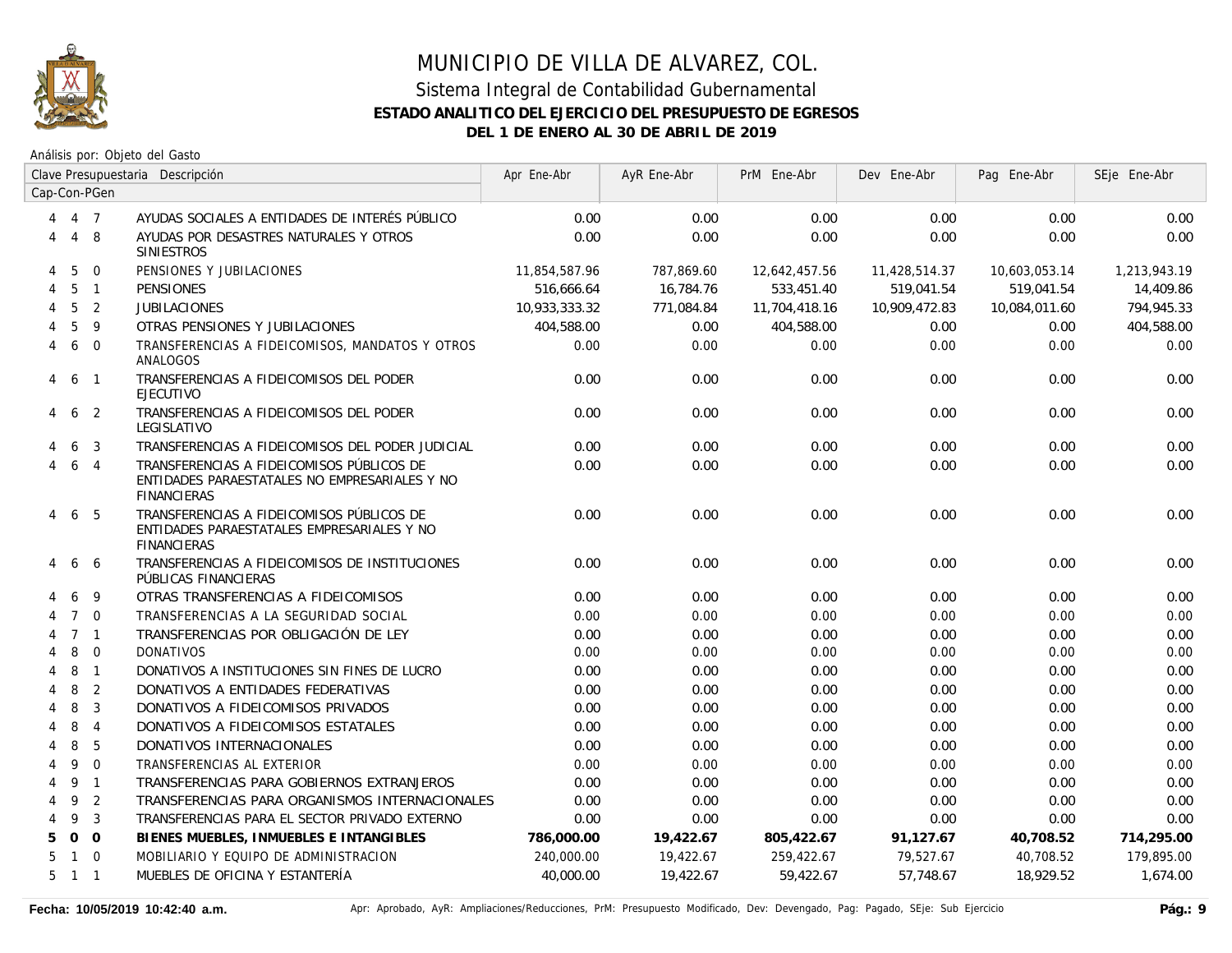

|                     |                |                | Clave Presupuestaria Descripción                                                         | Apr Ene-Abr | AyR Ene-Abr  | PrM Ene-Abr | Dev Ene-Abr | Pag Ene-Abr | SEje Ene-Abr |
|---------------------|----------------|----------------|------------------------------------------------------------------------------------------|-------------|--------------|-------------|-------------|-------------|--------------|
| Cap-Con-PGen        |                |                |                                                                                          |             |              |             |             |             |              |
| $5 \quad 1 \quad 2$ |                |                | MUEBLES, EXCEPTO DE OFICINA Y ESTANTERÍA                                                 | 0.00        | 0.00         | 0.00        | 0.00        | 0.00        | 0.00         |
| 5                   | $\mathbf{1}$   | $\overline{3}$ | BIENES ARTÍSTICOS, CULTURALES Y CIENTÍFICOS                                              | 0.00        | 0.00         | 0.00        | 0.00        | 0.00        | 0.00         |
| 5                   | $\mathbf{1}$   | $\overline{4}$ | OBJETOS DE VALOR                                                                         | 0.00        | 0.00         | 0.00        | 0.00        | 0.00        | 0.00         |
| 5                   | $\mathbf{1}$   | - 5            | EQUIPO DE CÓMPUTO Y DE TECNOLOGÍAS DE LA<br><b>INFORMACIÓN</b>                           | 200,000.00  | 0.00         | 200,000.00  | 21,779.00   | 21,779.00   | 178,221.00   |
| 5.                  | $\mathbf{1}$   | 9              | OTROS MOBILIARIOS Y EQUIPOS DE ADMINISTRACIÓN                                            | 0.00        | 0.00         | 0.00        | 0.00        | 0.00        | 0.00         |
| 5                   | 2              | $\overline{0}$ | MOBILIARIO Y EQUIPO EDUCACIONAL Y RECREATIVO                                             | 80,000.00   | 0.00         | 80,000.00   | 0.00        | 0.00        | 80,000.00    |
| 5                   | $2 \quad 1$    |                | EQUIPOS Y APARATOS AUDIOVISUALES                                                         | 0.00        | 0.00         | 0.00        | 0.00        | 0.00        | 0.00         |
| 5                   | 2 <sub>2</sub> |                | APARATOS DEPORTIVOS                                                                      | 0.00        | 0.00         | 0.00        | 0.00        | 0.00        | 0.00         |
| 5                   | 2              | $\overline{3}$ | CÁMARAS FOTOGRÁFICAS Y DE VIDEO                                                          | 80,000.00   | 0.00         | 80,000.00   | 0.00        | 0.00        | 80,000.00    |
| 5                   | $\overline{2}$ | 9              | OTRO MOBILIARIO Y EQUIPO EDUCACIONAL Y<br>RECREATIVO                                     | 0.00        | 0.00         | 0.00        | 0.00        | 0.00        | 0.00         |
| 5                   | 3              | $\overline{0}$ | EQUIPO E INSTRUMENTAL MEDICO Y DE LABORATORIO                                            | 0.00        | 0.00         | 0.00        | 0.00        | 0.00        | 0.00         |
| 5                   | 3              | $\overline{1}$ | EQUIPO MÉDICO Y DE LABORATORIO                                                           | 0.00        | 0.00         | 0.00        | 0.00        | 0.00        | 0.00         |
| 5                   | 3              | $\overline{2}$ | INSTRUMENTAL MÉDICO Y DE LABORATORIO                                                     | 0.00        | 0.00         | 0.00        | 0.00        | 0.00        | 0.00         |
| 5                   | 4              | $\Omega$       | VEHICULOS Y EQUIPO DE TRANSPORTE                                                         | 400,000.00  | 0.00         | 400,000.00  | 0.00        | 0.00        | 400,000.00   |
| 5                   | 4              | $\overline{1}$ | AUTOMOVILES Y EQUIPO TERRESTRE                                                           | 400,000.00  | 0.00         | 400,000.00  | 0.00        | 0.00        | 400,000.00   |
| 5                   | $\overline{4}$ | $\overline{2}$ | CARROCERÍAS Y REMOLQUES                                                                  | 0.00        | 0.00         | 0.00        | 0.00        | 0.00        | 0.00         |
| 5                   | $\overline{4}$ | $\overline{3}$ | EQUIPO AEROESPACIAL                                                                      | 0.00        | 0.00         | 0.00        | 0.00        | 0.00        | 0.00         |
| 5                   | $\overline{4}$ | $\overline{4}$ | EQUIPO FERROVIARIO                                                                       | 0.00        | 0.00         | 0.00        | 0.00        | 0.00        | 0.00         |
| 5                   | $\overline{4}$ | 5              | <b>EMBARCACIONES</b>                                                                     | 0.00        | 0.00         | 0.00        | 0.00        | 0.00        | 0.00         |
| 5                   | $\overline{4}$ | 9              | OTROS EQUIPOS DE TRANSPORTE                                                              | 0.00        | 0.00         | 0.00        | 0.00        | 0.00        | 0.00         |
| 5                   | 5              | $\Omega$       | EQUIPO DE DEFENSA Y SEGURIDAD                                                            | 0.00        | 0.00         | 0.00        | 0.00        | 0.00        | 0.00         |
| 5                   | 5              | $\overline{1}$ | EQUIPO DE DEFENSA Y SEGURIDAD                                                            | 0.00        | 0.00         | 0.00        | 0.00        | 0.00        | 0.00         |
| 5                   | 6              | $\overline{0}$ | MAQUINARIA, OTROS EQUIPOS Y HERRAMIENTAS                                                 | 66,000.00   | 0.00         | 66,000.00   | 11,600.00   | 0.00        | 54,400.00    |
| 5                   | 6              | $\overline{1}$ | MAQUINARIA Y EQUIPO AGROPECUARIO                                                         | 0.00        | 0.00         | 0.00        | 0.00        | 0.00        | 0.00         |
| 5                   | 6              | $\overline{2}$ | MAQUINARIA Y EQUIPO INDUSTRIAL                                                           | 0.00        | 0.00         | 0.00        | 0.00        | 0.00        | 0.00         |
| 5                   | 6              | 3              | MAQUINARIA Y EQUIPO DE CONSTRUCCIÓN                                                      | 0.00        | 0.00         | 0.00        | 0.00        | 0.00        | 0.00         |
| 5                   | 6              | $\overline{4}$ | SISTEMAS DE AIRE ACONDICIONADO, CALEFACCIÓN Y DE<br>REFRIGERACIÓN INDUSTRIAL Y COMERCIAL | 16,000.00   | 0.00         | 16,000.00   | 0.00        | 0.00        | 16,000.00    |
| 5                   | 6              | 5              | EQUIPO DE COMUNICACIÓN Y TELECOMUNICACIÓN                                                | 50,000.00   | $-50,000.00$ | 0.00        | 0.00        | 0.00        | 0.00         |
| 5                   | 6              | 6              | EQUIPOS DE GENERACIÓN ELÉCTRICA, APARATOS Y<br>ACCESORIOS ELÉCTRICOS                     | 0.00        | 0.00         | 0.00        | 0.00        | 0.00        | 0.00         |
| 5                   | 6              | $\overline{7}$ | HERRAMIENTAS Y MÁQUINAS-HERRAMIENTA                                                      | 0.00        | 50,000.00    | 50,000.00   | 11,600.00   | 0.00        | 38,400.00    |
| 5                   | 6              | - 9            | OTROS EQUIPOS                                                                            | 0.00        | 0.00         | 0.00        | 0.00        | 0.00        | 0.00         |
| 5.                  | 7 0            |                | <b>ACTIVOS BIOLOGICOS</b>                                                                | 0.00        | 0.00         | 0.00        | 0.00        | 0.00        | 0.00         |
| $5 \quad 7 \quad 1$ |                |                | <b>BOVINOS</b>                                                                           | 0.00        | 0.00         | 0.00        | 0.00        | 0.00        | 0.00         |
|                     |                |                |                                                                                          |             |              |             |             |             |              |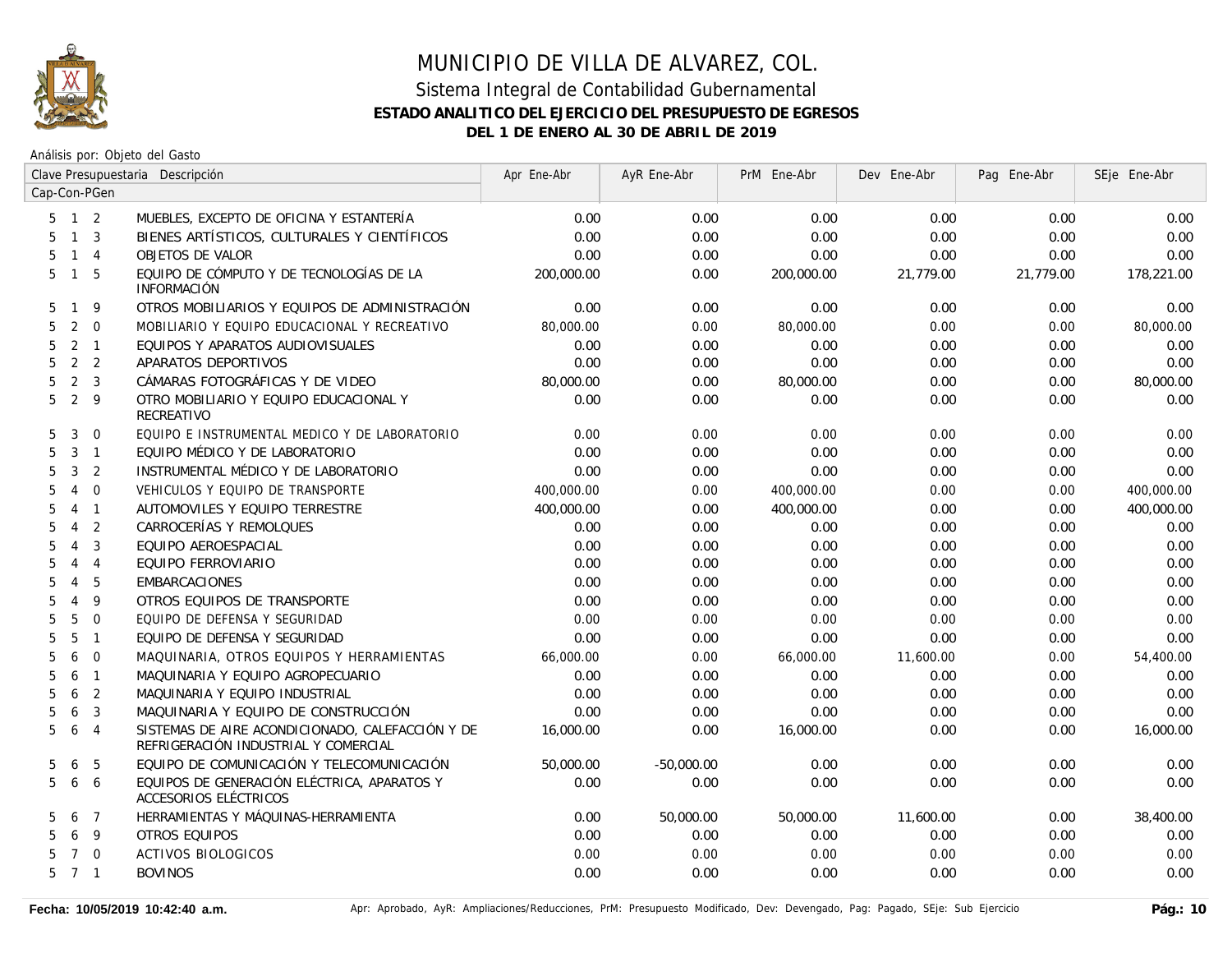

Análisis por: Objeto del Gasto

|                      |                | Clave Presupuestaria Descripción                                                                             | Apr Ene-Abr  | AyR Ene-Abr | PrM Ene-Abr  | Dev Ene-Abr | Pag Ene-Abr | SEje Ene-Abr |
|----------------------|----------------|--------------------------------------------------------------------------------------------------------------|--------------|-------------|--------------|-------------|-------------|--------------|
| Cap-Con-PGen         |                |                                                                                                              |              |             |              |             |             |              |
| 5                    | 7 <sup>2</sup> | <b>PORCINOS</b>                                                                                              | 0.00         | 0.00        | 0.00         | 0.00        | 0.00        | 0.00         |
| $7\overline{ }$<br>5 | $\overline{3}$ | AVES                                                                                                         | 0.00         | 0.00        | 0.00         | 0.00        | 0.00        | 0.00         |
| $\overline{7}$<br>5  | $\overline{4}$ | OVINOS Y CAPRINOS                                                                                            | 0.00         | 0.00        | 0.00         | 0.00        | 0.00        | 0.00         |
| $\overline{7}$<br>5  | 5              | PECES Y ACUICULTURA                                                                                          | 0.00         | 0.00        | 0.00         | 0.00        | 0.00        | 0.00         |
| $7^{\circ}$<br>5     | 6              | <b>EQUINOS</b>                                                                                               | 0.00         | 0.00        | 0.00         | 0.00        | 0.00        | 0.00         |
| 5                    | 7 <sub>7</sub> | ESPECIES MENORES Y DE ZOOLÓGICO                                                                              | 0.00         | 0.00        | 0.00         | 0.00        | 0.00        | 0.00         |
| $\overline{7}$<br>5  | 8              | ARBOLES Y PLANTAS                                                                                            | 0.00         | 0.00        | 0.00         | 0.00        | 0.00        | 0.00         |
| $7^{\circ}$<br>5     | 9              | OTROS ACTIVOS BIOLÓGICOS                                                                                     | 0.00         | 0.00        | 0.00         | 0.00        | 0.00        | 0.00         |
| 5<br>8               | $\mathbf{0}$   | <b>BIENES INMUEBLES</b>                                                                                      | 0.00         | 0.00        | 0.00         | 0.00        | 0.00        | 0.00         |
| 5<br>8               | $\overline{1}$ | <b>TERRENOS</b>                                                                                              | 0.00         | 0.00        | 0.00         | 0.00        | 0.00        | 0.00         |
| 8<br>5               | 2              | <b>VIVIENDAS</b>                                                                                             | 0.00         | 0.00        | 0.00         | 0.00        | 0.00        | 0.00         |
| 8<br>5               | 3              | EDIFICIOS NO RESIDENCIALES                                                                                   | 0.00         | 0.00        | 0.00         | 0.00        | 0.00        | 0.00         |
| 8<br>5               | 9              | OTROS BIENES INMUEBLES                                                                                       | 0.00         | 0.00        | 0.00         | 0.00        | 0.00        | 0.00         |
| 5<br>9               | $\mathbf 0$    | ACTIVOS INTANGIBLES                                                                                          | 0.00         | 0.00        | 0.00         | 0.00        | 0.00        | 0.00         |
| 5<br>9               | $\overline{1}$ | <b>SOFTWARE</b>                                                                                              | 0.00         | 0.00        | 0.00         | 0.00        | 0.00        | 0.00         |
| 9<br>5               | 2              | <b>PATENTES</b>                                                                                              | 0.00         | 0.00        | 0.00         | 0.00        | 0.00        | 0.00         |
| 9<br>5               | 3              | <b>MARCAS</b>                                                                                                | 0.00         | 0.00        | 0.00         | 0.00        | 0.00        | 0.00         |
| 5<br>9               | $\overline{4}$ | <b>DERECHOS</b>                                                                                              | 0.00         | 0.00        | 0.00         | 0.00        | 0.00        | 0.00         |
| 9<br>5               | 5              | CONCESIONES                                                                                                  | 0.00         | 0.00        | 0.00         | 0.00        | 0.00        | 0.00         |
| 9<br>5               | 6              | <b>FRANQUICIAS</b>                                                                                           | 0.00         | 0.00        | 0.00         | 0.00        | 0.00        | 0.00         |
| 9<br>5               | $\overline{7}$ | LICENCIAS INFORMÁTICAS E INTELECTUALES                                                                       | 0.00         | 0.00        | 0.00         | 0.00        | 0.00        | 0.00         |
| 9<br>5               | 8              | LICENCIAS INDUSTRIALES, COMERCIALES Y OTRAS                                                                  | 0.00         | 0.00        | 0.00         | 0.00        | 0.00        | 0.00         |
| 5<br>9               | 9              | OTROS ACTIVOS INTANGIBLES                                                                                    | 0.00         | 0.00        | 0.00         | 0.00        | 0.00        | 0.00         |
| $\mathsf{O}$<br>6    | $\overline{O}$ | <b>INVERSION PUBLICA</b>                                                                                     | 4,576,187.00 | 0.00        | 4,576,187.00 | 0.00        | 0.00        | 4,576,187.00 |
| $\overline{1}$<br>6  | $\mathbf 0$    | OBRA PUBLICA EN BIENES DE DOMINIO PUBLICO                                                                    | 4,576,187.00 | 0.00        | 4,576,187.00 | 0.00        | 0.00        | 4,576,187.00 |
| 6                    | $1 \quad 1$    | EDIFICACIÓN HABITACIONAL                                                                                     | 0.00         | 0.00        | 0.00         | 0.00        | 0.00        | 0.00         |
| $\overline{1}$<br>6  | 2              | EDIFICACIÓN NO HABITACIONAL                                                                                  | 0.00         | 0.00        | 0.00         | 0.00        | 0.00        | 0.00         |
| 6<br>$\mathbf{1}$    | 3              | CONSTRUCCIÓN DE OBRAS PARA EL ABASTECIMIENTO DE<br>AGUA, PETRÓLEO, GAS, ELECTRICIDAD Y<br>TELECOMUNICACIONES | 0.00         | 0.00        | 0.00         | 0.00        | 0.00        | 0.00         |
| $\overline{1}$<br>6  | $\overline{4}$ | DIVISIÓN DE TERRENOS Y CONSTRUCCIÓN DE OBRAS DE<br>URBANIZACIÓN                                              | 4,576,187.00 | 0.00        | 4,576,187.00 | 0.00        | 0.00        | 4,576,187.00 |
| $\overline{1}$<br>6  | 5              | CONSTRUCCIÓN DE VÍAS DE COMUNICACIÓN                                                                         | 0.00         | 0.00        | 0.00         | 0.00        | 0.00        | 0.00         |
| 6                    | 1 6            | OTRAS CONSTRUCCIONES DE INGENIERÍA CIVIL U OBRA<br>PESADA                                                    | 0.00         | 0.00        | 0.00         | 0.00        | 0.00        | 0.00         |
| 6                    | $1 \quad 7$    | INSTALACIONES Y EQUIPAMIENTO EN CONSTRUCCIONES                                                               | 0.00         | 0.00        | 0.00         | 0.00        | 0.00        | 0.00         |
| 6                    | $1 \quad 9$    | TRABAJOS DE ACABADOS EN EDIFICACIONES Y OTROS<br>TRABAJOS ESPECIALIZADOS                                     | 0.00         | 0.00        | 0.00         | 0.00        | 0.00        | 0.00         |

Fecha: 10/05/2019 10:42:40 a.m. **Antical Access** April Aprobado, AyR: Ampliaciones/Reducciones, PrM: Presupuesto Modificado, Dev: Devengado, Pag: Pagado, SEje: Sub Ejercicio Pág.: 11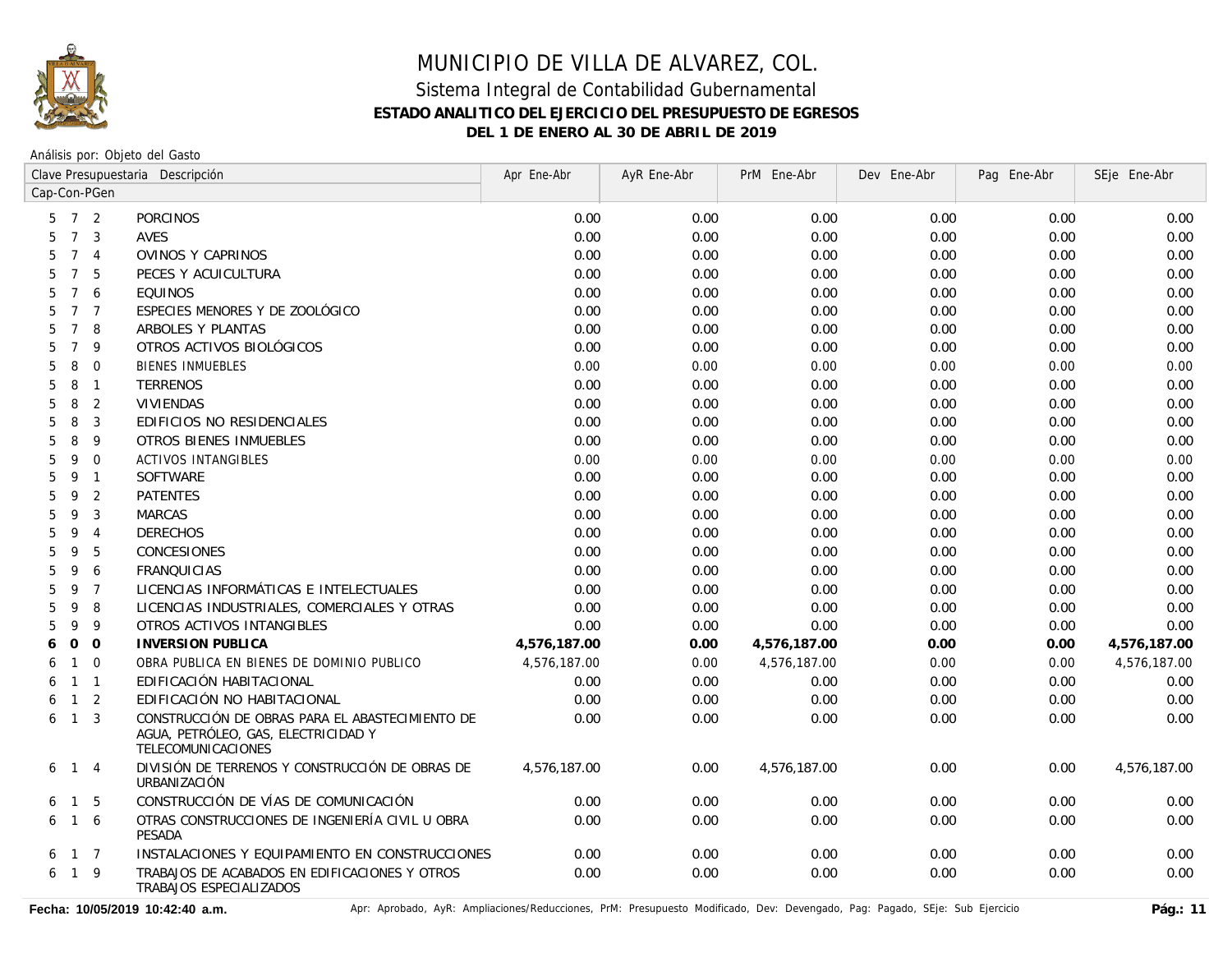

#### Sistema Integral de Contabilidad Gubernamental **ESTADO ANALITICO DEL EJERCICIO DEL PRESUPUESTO DE EGRESOS DEL 1 DE ENERO AL 30 DE ABRIL DE 2019**

|   | Clave Presupuestaria Descripción |                |                                                                                                                                          | Apr Ene-Abr | AyR Ene-Abr | PrM Ene-Abr | Dev Ene-Abr | Pag Ene-Abr | SEje Ene-Abr |
|---|----------------------------------|----------------|------------------------------------------------------------------------------------------------------------------------------------------|-------------|-------------|-------------|-------------|-------------|--------------|
|   |                                  | Cap-Con-PGen   |                                                                                                                                          |             |             |             |             |             |              |
|   | $6\quad 2\quad 0$                |                | OBRA PUBLICA EN BIENES PROPIOS                                                                                                           | 0.00        | 0.00        | 0.00        | 0.00        | 0.00        | 0.00         |
| 6 |                                  | $2 \quad 1$    | EDIFICACIÓN HABITACIONAL                                                                                                                 | 0.00        | 0.00        | 0.00        | 0.00        | 0.00        | 0.00         |
| 6 |                                  | 2 <sub>2</sub> | EDIFICACIÓN NO HABITACIONAL                                                                                                              | 0.00        | 0.00        | 0.00        | 0.00        | 0.00        | 0.00         |
| 6 |                                  | 2 <sup>3</sup> | CONSTRUCCIÓN DE OBRAS PARA EL ABASTECIMIENTO DE<br>AGUA, PETRÓLEO, GAS, ELECTRICIDAD Y<br>TELECOMUNICACIONES                             | 0.00        | 0.00        | 0.00        | 0.00        | 0.00        | 0.00         |
|   | $6 \t2 \t4$                      |                | DIVISIÓN DE TERRENOS Y CONSTRUCCIÓN DE OBRAS DE<br>URBANIZACIÓN                                                                          | 0.00        | 0.00        | 0.00        | 0.00        | 0.00        | 0.00         |
| 6 |                                  | 2 5            | CONSTRUCCIÓN DE VÍAS DE COMUNICACIÓN                                                                                                     | 0.00        | 0.00        | 0.00        | 0.00        | 0.00        | 0.00         |
| 6 |                                  | 2 6            | OTRAS CONSTRUCCIONES DE INGENIERÍA CIVIL U OBRA<br>PESADA                                                                                | 0.00        | 0.00        | 0.00        | 0.00        | 0.00        | 0.00         |
| 6 |                                  | 2 7            | INSTALACIONES Y EQUIPAMIENTO EN CONSTRUCCIONES                                                                                           | 0.00        | 0.00        | 0.00        | 0.00        | 0.00        | 0.00         |
| 6 | $2 \overline{9}$                 |                | TRABAJOS DE ACABADOS EN EDIFICACIONES Y OTROS<br>TRABAJOS ESPECIALIZADOS                                                                 | 0.00        | 0.00        | 0.00        | 0.00        | 0.00        | 0.00         |
| 6 | $\mathbf{3}$                     | $\overline{0}$ | PROYECTOS PRODUCTIVOS Y ACCIONES DE FOMENTO                                                                                              | 0.00        | 0.00        | 0.00        | 0.00        | 0.00        | 0.00         |
|   | 631                              |                | ESTUDIOS, FORMULACIÓN Y EVALUACIÓN DE PROYECTOS<br>PRODUCTIVOS NO INCLUIDOS EN CONCEPTOS<br>ANTERIORES DE ESTE CAPÍTULO                  | 0.00        | 0.00        | 0.00        | 0.00        | 0.00        | 0.00         |
|   | $6 \t3 \t2$                      |                | EJECUCIÓN DE PROYECTOS PRODUCTIVOS NO INCLUIDOS<br>EN CONCEPTOS ANTERIORES DE ESTE CAPÍTULO                                              | 0.00        | 0.00        | 0.00        | 0.00        | 0.00        | 0.00         |
| 7 |                                  | $0\quad 0$     | <b>INVERSIONES FINANCIERAS Y OTRAS PROVISIONES</b>                                                                                       | 66,666.64   | 0.00        | 66,666.64   | 0.00        | 0.00        | 66,666.64    |
|   | $7 \quad 1 \quad 0$              |                | INVERSIONES PARA EL FOMENTO DE ACTIVIDADES<br><b>PRODUCTIVAS</b>                                                                         | 0.00        | 0.00        | 0.00        | 0.00        | 0.00        | 0.00         |
|   | $7 \quad 1 \quad 1$              |                | CRÉDITOS OTORGADOS POR ENTIDADES FEDERATIVAS Y<br>MUNICIPIOS AL SECTOR SOCIAL Y PRIVADO PARA EL<br>FOMENTO DE ACTIVIDADES PRODUCTIVAS    | 0.00        | 0.00        | 0.00        | 0.00        | 0.00        | 0.00         |
|   | 7 1 2                            |                | CRÉDITOS OTORGADOS POR LAS ENTIDADES<br>FEDERATIVAS A MUNICIPIOS PARA EL FOMENTO DE<br>ACTIVIDADES PRODUCTIVAS                           | 0.00        | 0.00        | 0.00        | 0.00        | 0.00        | 0.00         |
|   | 720                              |                | ACCIONES Y PARTICIPACIONES DE CAPITAL                                                                                                    | 0.00        | 0.00        | 0.00        | 0.00        | 0.00        | 0.00         |
|   | $7 \quad 2 \quad 1$              |                | ACCIONES Y PARTICIPACIONES DE CAPITAL EN<br>ENTIDADES PARAESTATALES NO EMPRESARIALES Y NO<br>FINANCIERAS CON FINES DE POLÍTICA ECONÓMICA | 0.00        | 0.00        | 0.00        | 0.00        | 0.00        | 0.00         |
|   | 7 2 2                            |                | ACCIONES Y PARTICIPACIONES DE CAPITAL EN<br>ENTIDADES PARAESTATALES EMPRESARIALES Y NO<br>FINANCIERAS CON FINES DE POLÍTICA ECONÓMICA    | 0.00        | 0.00        | 0.00        | 0.00        | 0.00        | 0.00         |
|   | $7\quad2\quad3$                  |                | ACCIONES Y PARTICIPACIONES DE CAPITAL EN<br>INSTITUCIONES PARAESTATALES PÚBLICAS FINANCIERAS<br>CON FINES DE POLÍTICA ECONÓMICA          | 0.00        | 0.00        | 0.00        | 0.00        | 0.00        | 0.00         |
|   | $7 \quad 2 \quad 4$              |                | ACCIONES Y PARTICIPACIONES DE CAPITAL EN EL                                                                                              | 0.00        | 0.00        | 0.00        | 0.00        | 0.00        | 0.00         |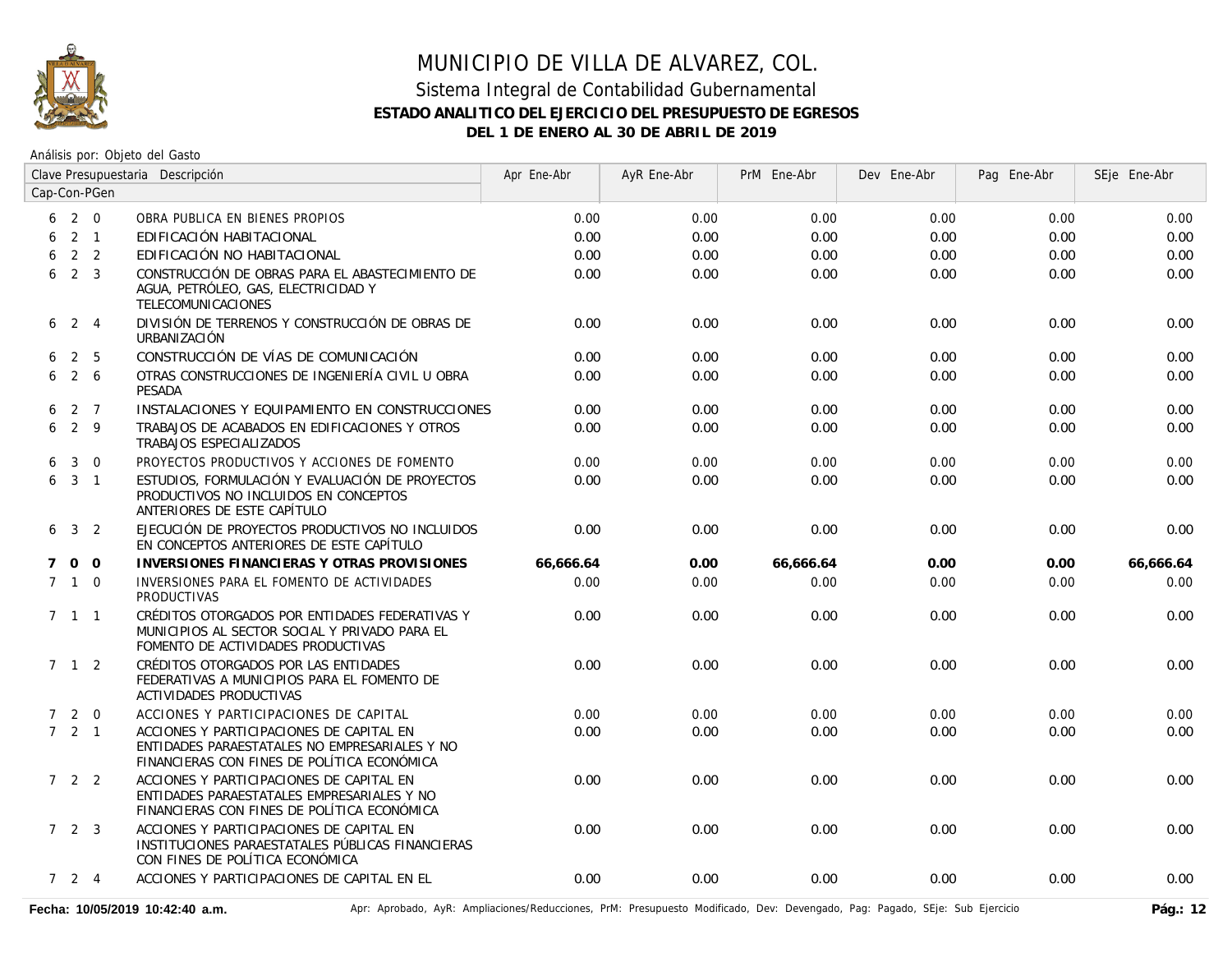

#### Sistema Integral de Contabilidad Gubernamental **ESTADO ANALITICO DEL EJERCICIO DEL PRESUPUESTO DE EGRESOS DEL 1 DE ENERO AL 30 DE ABRIL DE 2019**

| Clave Presupuestaria Descripción |                     |                |                                                                                                                          | Apr Ene-Abr | AyR Ene-Abr | PrM Ene-Abr | Dev Ene-Abr | Pag Ene-Abr | SEje Ene-Abr |
|----------------------------------|---------------------|----------------|--------------------------------------------------------------------------------------------------------------------------|-------------|-------------|-------------|-------------|-------------|--------------|
| Cap-Con-PGen                     |                     |                |                                                                                                                          |             |             |             |             |             |              |
|                                  |                     |                | SECTOR PRIVADO CON FINES DE POLÍTICA ECONÓMICA                                                                           |             |             |             |             |             |              |
|                                  | 725                 |                | ACCIONES Y PARTICIPACIONES DE CAPITAL EN<br>ORGANISMOS INTERNACIONALES CON FINES DE<br>POLÍTICA ECONÓMICA                | 0.00        | 0.00        | 0.00        | 0.00        | 0.00        | 0.00         |
|                                  | 7 2 6               |                | ACCIONES Y PARTICIPACIONES DE CAPITAL EN EL<br>SECTOR EXTERNO CON FINES DE POLÍTICA ECONÓMICA                            | 0.00        | 0.00        | 0.00        | 0.00        | 0.00        | 0.00         |
|                                  | $727$               |                | ACCIONES Y PARTICIPACIONES DE CAPITAL EN EL<br>SECTOR PÚBLICO CON FINES DE GESTIÓN DE LIQUIDEZ                           | 0.00        | 0.00        | 0.00        | 0.00        | 0.00        | 0.00         |
|                                  | 728                 |                | ACCIONES Y PARTICIPACIONES DE CAPITAL EN EL<br>SECTOR PRIVADO CON FINES DE GESTIÓN DE LIQUIDEZ                           | 0.00        | 0.00        | 0.00        | 0.00        | 0.00        | 0.00         |
|                                  | 7 2 9               |                | ACCIONES Y PARTICIPACIONES DE CAPITAL EN EL<br>SECTOR EXTERNO CON FINES DE GESTIÓN DE LIQUIDEZ                           | 0.00        | 0.00        | 0.00        | 0.00        | 0.00        | 0.00         |
| $7^{\circ}$                      | $\mathbf{3}$        | $\Omega$       | COMPRA DE TITULOS Y VALORES                                                                                              | 0.00        | 0.00        | 0.00        | 0.00        | 0.00        | 0.00         |
| $7^{\circ}$                      |                     | $3 \quad 1$    | <b>BONOS</b>                                                                                                             | 0.00        | 0.00        | 0.00        | 0.00        | 0.00        | 0.00         |
|                                  | $7 \quad 3 \quad 2$ |                | VALORES REPRESENTATIVOS DE DEUDA ADQUIRIDOS<br>CON FINES DE POLÍTICA ECONÓMICA                                           | 0.00        | 0.00        | 0.00        | 0.00        | 0.00        | 0.00         |
|                                  | $7 \quad 3 \quad 3$ |                | VALORES REPRESENTATIVOS DE DEUDA ADQUIRIDOS<br>CON FINES DE GESTIÓN DE LIQUIDEZ                                          | 0.00        | 0.00        | 0.00        | 0.00        | 0.00        | 0.00         |
|                                  | 7 <sup>3</sup>      | $\overline{4}$ | OBLIGACIONES NEGOCIABLES ADQUIRIDAS CON FINES DE<br>POLÍTICA ECONÓMICA                                                   | 0.00        | 0.00        | 0.00        | 0.00        | 0.00        | 0.00         |
|                                  | $7 \quad 3 \quad 5$ |                | OBLIGACIONES NEGOCIABLES ADQUIRIDAS CON FINES DE<br>GESTIÓN DE LIQUIDEZ                                                  | 0.00        | 0.00        | 0.00        | 0.00        | 0.00        | 0.00         |
| $7^{\circ}$                      | 3                   | 9              | <b>OTROS VALORES</b>                                                                                                     | 0.00        | 0.00        | 0.00        | 0.00        | 0.00        | 0.00         |
| $7^{\circ}$                      |                     | $4\quad 0$     | <b>CONCESION DE PRESTAMOS</b>                                                                                            | 0.00        | 0.00        | 0.00        | 0.00        | 0.00        | 0.00         |
|                                  | $741$               |                | CONCESIÓN DE PRÉSTAMOS A ENTIDADES<br>PARAESTATALES NO EMPRESARIALES Y NO FINANCIERAS<br>CON FINES DE POLÍTICA ECONÓMICA | 0.00        | 0.00        | 0.00        | 0.00        | 0.00        | 0.00         |
| $7^{\circ}$                      |                     | 4 2            | CONCESIÓN DE PRÉSTAMOS A ENTIDADES<br>PARAESTATALES EMPRESARIALES Y NO FINANCIERAS<br>CON FINES DE POLÍTICA ECONÓMICA    | 0.00        | 0.00        | 0.00        | 0.00        | 0.00        | 0.00         |
|                                  | $7 \t4 \t3$         |                | CONCESIÓN DE PRÉSTAMOS A INSTITUCIONES<br>PARAESTATALES PÚBLICAS FINANCIERAS CON FINES DE<br>POLÍTICA ECONÓMICA          | 0.00        | 0.00        | 0.00        | 0.00        | 0.00        | 0.00         |
| $7^{\circ}$                      | $\overline{4}$      | $\overline{4}$ | CONCESIÓN DE PRÉSTAMOS A ENTIDADES FEDERATIVAS<br>Y MUNICIPIOS CON FINES DE POLÍTICA ECONÓMICA                           | 0.00        | 0.00        | 0.00        | 0.00        | 0.00        | 0.00         |
|                                  | 7 4 5               |                | CONCESIÓN DE PRÉSTAMOS AL SECTOR PRIVADO CON<br>FINES DE POLÍTICA ECONÓMICA                                              | 0.00        | 0.00        | 0.00        | 0.00        | 0.00        | 0.00         |
| $7^{\circ}$                      |                     | 4 6            | CONCESIÓN DE PRÉSTAMOS AL SECTOR EXTERNO CON<br>FINES DE POLÍTICA ECONÓMICA                                              | 0.00        | 0.00        | 0.00        | 0.00        | 0.00        | 0.00         |
|                                  | 7 4 7               |                | CONCESIÓN DE PRÉSTAMOS AL SECTOR PÚBLICO CON                                                                             | 0.00        | 0.00        | 0.00        | 0.00        | 0.00        | 0.00         |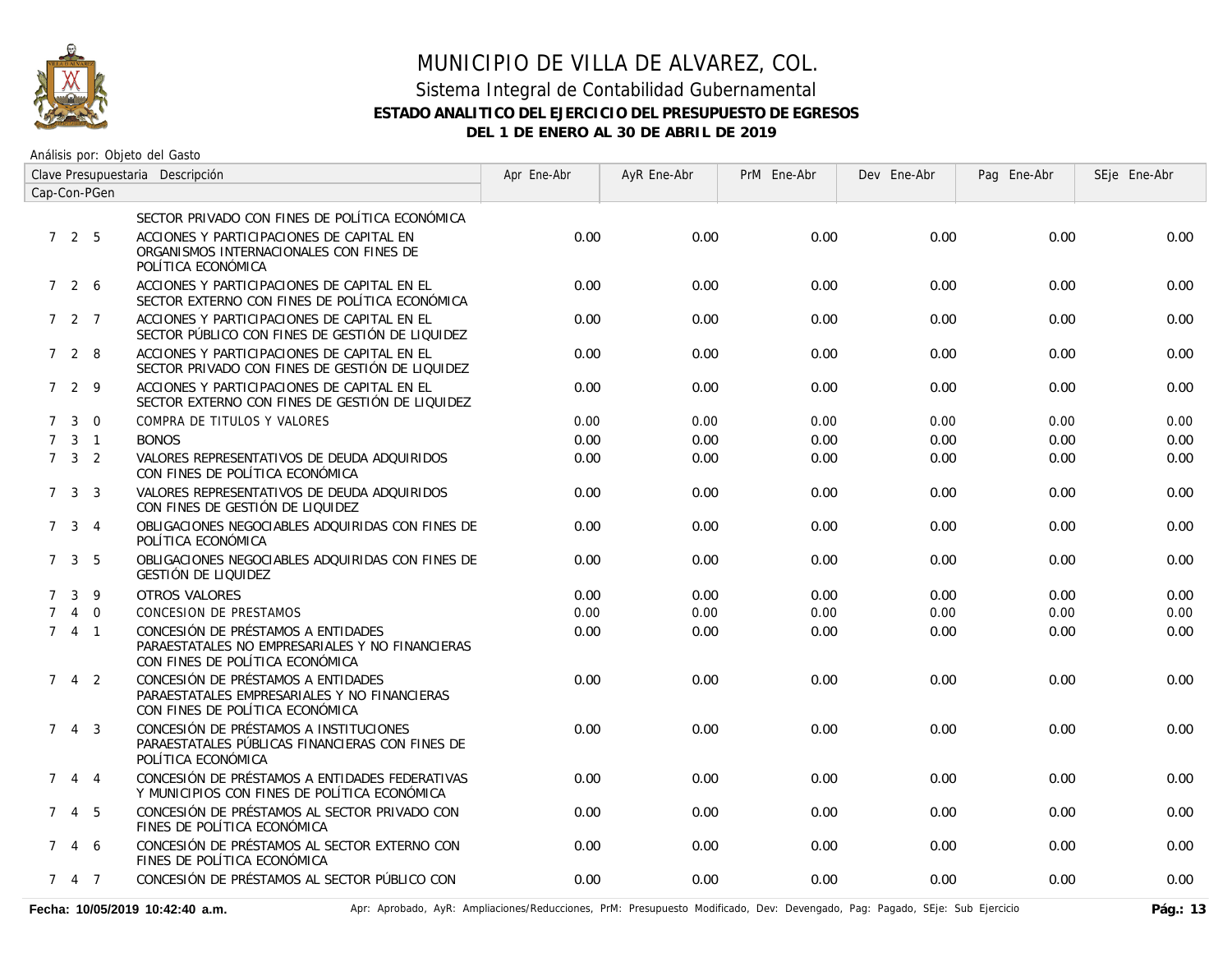

#### Sistema Integral de Contabilidad Gubernamental **ESTADO ANALITICO DEL EJERCICIO DEL PRESUPUESTO DE EGRESOS DEL 1 DE ENERO AL 30 DE ABRIL DE 2019**

| Clave Presupuestaria Descripción |                   |                |                                                                              | Apr Ene-Abr | AyR Ene-Abr | PrM Ene-Abr | Dev Ene-Abr | Pag Ene-Abr | SEje Ene-Abr |
|----------------------------------|-------------------|----------------|------------------------------------------------------------------------------|-------------|-------------|-------------|-------------|-------------|--------------|
| Cap-Con-PGen                     |                   |                |                                                                              |             |             |             |             |             |              |
|                                  |                   |                | FINES DE GESTIÓN DE LIQUIDEZ                                                 |             |             |             |             |             |              |
| $7^{\circ}$                      | $\overline{4}$    | 8              | CONCESIÓN DE PRÉSTAMOS AL SECTOR PRIVADO CON<br>FINES DE GESTIÓN DE LIQUIDEZ | 0.00        | 0.00        | 0.00        | 0.00        | 0.00        | 0.00         |
| $7^{\circ}$                      | $\overline{4}$    | 9              | CONCESIÓN DE PRÉSTAMOS AL SECTOR EXTERNO CON<br>FINES DE GESTIÓN DE LIQUIDEZ | 0.00        | 0.00        | 0.00        | 0.00        | 0.00        | 0.00         |
|                                  | $7\quad 5\quad 0$ |                | INVERSIONES EN FIDEICOMISOS, MANDATOS Y OTROS<br>ANALOGOS                    | 0.00        | 0.00        | 0.00        | 0.00        | 0.00        | 0.00         |
|                                  | $7\quad 5\quad 1$ |                | INVERSIONES EN FIDEICOMISOS DEL PODER EJECUTIVO                              | 0.00        | 0.00        | 0.00        | 0.00        | 0.00        | 0.00         |
|                                  | $7\quad 5\quad 2$ |                | INVERSIONES EN FIDEICOMISOS DEL PODER LEGISLATIVO                            | 0.00        | 0.00        | 0.00        | 0.00        | 0.00        | 0.00         |
| $\overline{7}$                   | 5                 | $\overline{3}$ | INVERSIONES EN FIDEICOMISOS DEL PODER JUDICIAL                               | 0.00        | 0.00        | 0.00        | 0.00        | 0.00        | 0.00         |
|                                  | 7 <sub>5</sub>    | $\overline{4}$ | INVERSIONES EN FIDEICOMISOS PÚBLICOS NO<br>EMPRESARIALES Y NO FINANCIEROS    | 0.00        | 0.00        | 0.00        | 0.00        | 0.00        | 0.00         |
|                                  | 7 5               | - 5            | INVERSIONES EN FIDEICOMISOS PÚBLICOS<br>EMPRESARIALES Y NO FINANCIEROS       | 0.00        | 0.00        | 0.00        | 0.00        | 0.00        | 0.00         |
| $7^{\circ}$                      | -5                | 6              | INVERSIONES EN FIDEICOMISOS PÚBLICOS FINANCIEROS                             | 0.00        | 0.00        | 0.00        | 0.00        | 0.00        | 0.00         |
| $7^{\circ}$                      | - 5               | $\overline{7}$ | INVERSIONES EN FIDEICOMISOS DE ENTIDADES<br><b>FEDERATIVAS</b>               | 0.00        | 0.00        | 0.00        | 0.00        | 0.00        | 0.00         |
| $\overline{7}$                   | 5                 | 8              | INVERSIONES EN FIDEICOMISOS DE MUNICIPIOS                                    | 0.00        | 0.00        | 0.00        | 0.00        | 0.00        | 0.00         |
| $\overline{7}$                   | 5                 | 9              | OTRAS INVERSIONES EN FIDEICOMISOS                                            | 0.00        | 0.00        | 0.00        | 0.00        | 0.00        | 0.00         |
| $\overline{7}$                   | 6                 | $\Omega$       | OTRAS INVERSIONES FINANCIERAS                                                | 0.00        | 0.00        | 0.00        | 0.00        | 0.00        | 0.00         |
| $\overline{7}$                   | 6                 | $\overline{1}$ | DEPÓSITOS A LARGO PLAZO EN MONEDA NACIONAL                                   | 0.00        | 0.00        | 0.00        | 0.00        | 0.00        | 0.00         |
| $\overline{7}$                   | 6                 | 2              | DEPÓSITOS A LARGO PLAZO EN MONEDA EXTRANJERA                                 | 0.00        | 0.00        | 0.00        | 0.00        | 0.00        | 0.00         |
| $7^{\circ}$                      | 9                 | $\Omega$       | PROVISIONES PARA CONTINGENCIAS Y OTRAS<br>EROGACIONES ESPECIALES             | 66,666.64   | 0.00        | 66,666.64   | 0.00        | 0.00        | 66,666.64    |
|                                  | 79                | $\overline{1}$ | CONTINGENCIAS POR FENÓMENOS NATURALES                                        | 0.00        | 0.00        | 0.00        | 0.00        | 0.00        | 0.00         |
| $\overline{7}$                   | 9                 | $\overline{2}$ | CONTINGENCIAS SOCIOECONÓMICAS                                                | 66,666.64   | 0.00        | 66,666.64   | 0.00        | 0.00        | 66,666.64    |
| $\overline{7}$                   | 9                 | 9              | OTRAS EROGACIONES ESPECIALES                                                 | 0.00        | 0.00        | 0.00        | 0.00        | 0.00        | 0.00         |
| 8                                | $\mathbf{O}$      | $\overline{0}$ | PARTICIPACIONES Y APORTACIONES                                               | 0.00        | 0.00        | 0.00        | 0.00        | 0.00        | 0.00         |
| 8                                | $\mathbf{1}$      | $\Omega$       | PARTICIPACIONES                                                              | 0.00        | 0.00        | 0.00        | 0.00        | 0.00        | 0.00         |
| 8                                |                   | $1 \quad 1$    | FONDO GENERAL DE PARTICIPACIONES                                             | 0.00        | 0.00        | 0.00        | 0.00        | 0.00        | 0.00         |
| 8                                | $\overline{1}$    | 2              | FONDO DE FOMENTO MUNICIPAL                                                   | 0.00        | 0.00        | 0.00        | 0.00        | 0.00        | 0.00         |
| 8                                | $\overline{1}$    | $\overline{3}$ | PARTICIPACIONES DE LAS ENTIDADES FEDERATIVAS A<br><b>LOS MUNICIPIOS</b>      | 0.00        | 0.00        | 0.00        | 0.00        | 0.00        | 0.00         |
|                                  | 8 1 4             |                | OTROS CONCEPTOS PARTICIPABLES DE LA FEDERACIÓN<br>A ENTIDADES FEDERATIVAS    | 0.00        | 0.00        | 0.00        | 0.00        | 0.00        | 0.00         |
|                                  | 8 1               | -5             | OTROS CONCEPTOS PARTICIPABLES DE LA FEDERACIÓN<br>A MUNICIPIOS               | 0.00        | 0.00        | 0.00        | 0.00        | 0.00        | 0.00         |
| 8                                | $\overline{1}$    | -6             | CONVENIOS DE COLABORACIÓN ADMINISTRATIVA                                     | 0.00        | 0.00        | 0.00        | 0.00        | 0.00        | 0.00         |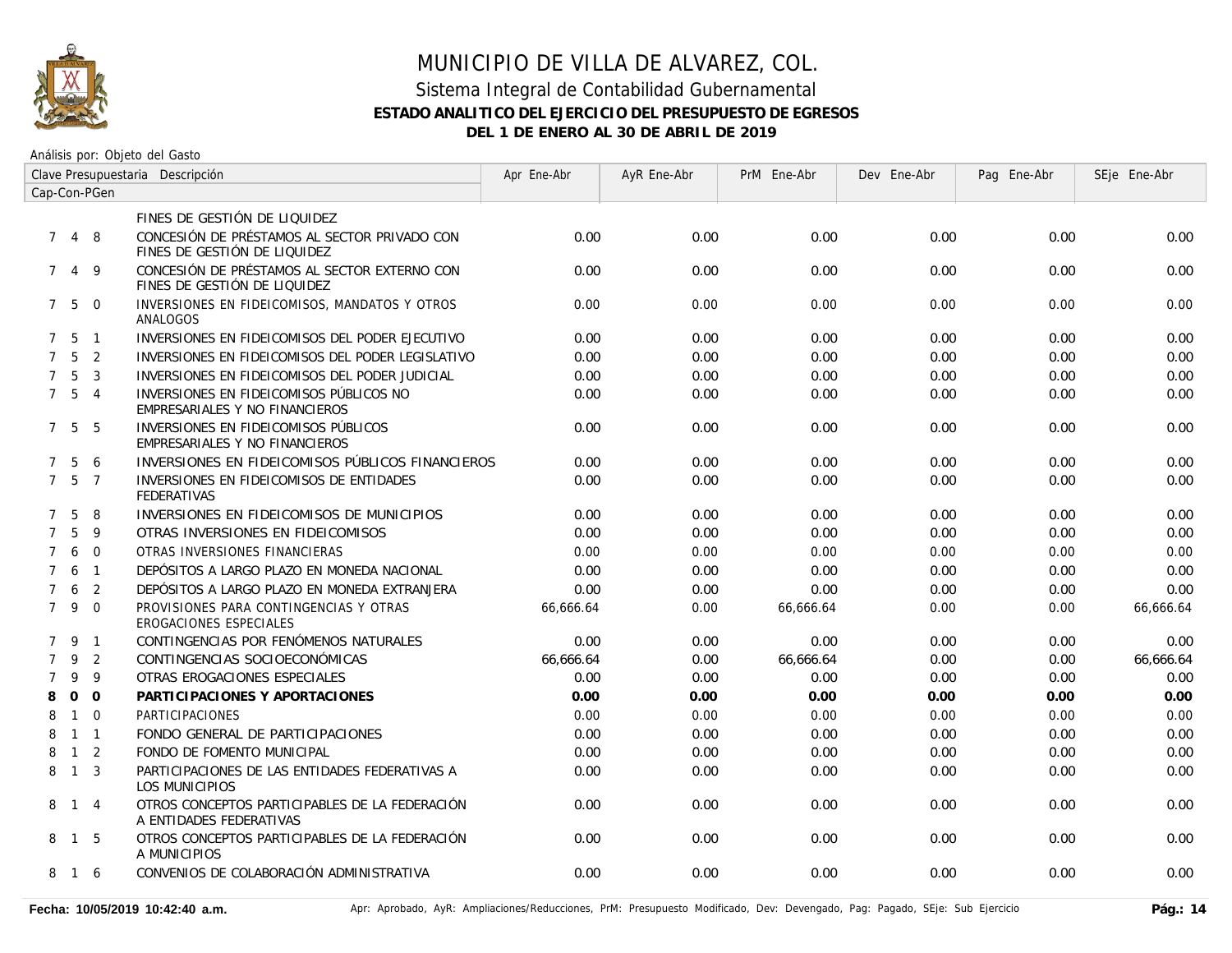

# MUNICIPIO DE VILLA DE ALVAREZ, COL. Sistema Integral de Contabilidad Gubernamental **ESTADO ANALITICO DEL EJERCICIO DEL PRESUPUESTO DE EGRESOS**

**DEL 1 DE ENERO AL 30 DE ABRIL DE 2019**

| Clave Presupuestaria Descripción |                 |                |                                                                                                             | Apr Ene-Abr  | AyR Ene-Abr  | PrM Ene-Abr  | Dev Ene-Abr     | Pag Ene-Abr   | SEje Ene-Abr   |
|----------------------------------|-----------------|----------------|-------------------------------------------------------------------------------------------------------------|--------------|--------------|--------------|-----------------|---------------|----------------|
| Cap-Con-PGen                     |                 |                |                                                                                                             |              |              |              |                 |               |                |
| 8                                | $3 \quad 0$     |                | <b>APORTACIONES</b>                                                                                         | 0.00         | 0.00         | 0.00         | 0.00            | 0.00          | 0.00           |
| 8                                |                 | 3 <sub>1</sub> | APORTACIONES DE LA FEDERACIÓN A LAS ENTIDADES<br><b>FEDERATIVAS</b>                                         | 0.00         | 0.00         | 0.00         | 0.00            | 0.00          | 0.00           |
| 8                                | $\mathbf{3}$    | $\overline{2}$ | APORTACIONES DE LA FEDERACIÓN A MUNICIPIOS                                                                  | 0.00         | 0.00         | 0.00         | 0.00            | 0.00          | 0.00           |
| 8                                |                 | 3 <sup>3</sup> | APORTACIONES DE LAS ENTIDADES FEDERATIVAS A LOS<br><b>MUNICIPIOS</b>                                        | 0.00         | 0.00         | 0.00         | 0.00            | 0.00          | 0.00           |
| 8                                |                 | $3 \quad 4$    | APORTACIONES PREVISTAS EN LEYES Y DECRETOS AL<br>SISTEMA DE PROTECCIÓN SOCIAL                               | 0.00         | 0.00         | 0.00         | 0.00            | 0.00          | 0.00           |
| 8                                |                 | 3 <sub>5</sub> | APORTACIONES PREVISTAS EN LEYES Y DECRETOS<br>COMPENSATORIAS A ENTIDADES FEDERATIVAS Y<br><b>MUNICIPIOS</b> | 0.00         | 0.00         | 0.00         | 0.00            | 0.00          | 0.00           |
| 8                                | 5               | $\overline{0}$ | CONVENIOS                                                                                                   | 0.00         | 0.00         | 0.00         | 0.00            | 0.00          | 0.00           |
| 8                                |                 | 5 <sub>1</sub> | CONVENIOS DE REASIGNACIÓN                                                                                   | 0.00         | 0.00         | 0.00         | 0.00            | 0.00          | 0.00           |
| 8                                | $5\overline{)}$ | $\overline{2}$ | CONVENIOS DE DESCENTRALIZACIÓN                                                                              | 0.00         | 0.00         | 0.00         | 0.00            | 0.00          | 0.00           |
| 8                                | 5               | $\overline{3}$ | <b>OTROS CONVENIOS</b>                                                                                      | 0.00         | 0.00         | 0.00         | 0.00            | 0.00          | 0.00           |
| 9                                |                 | 0 <sub>0</sub> | DEUDA PUBLICA                                                                                               | 3,497,007.24 | 1,845,825.04 | 5,342,832.28 | 81, 163, 355.08 | 12,221,253.23 | -75,820,522.80 |
| 9                                |                 | $1\quad 0$     | AMORTIZACION DE LA DEUDA PUBLICA                                                                            | 1,453,726.24 | 0.00         | 1,453,726.24 | 1,446,367.25    | 1,446,367.25  | 7,358.99       |
| 9                                | $1 \quad 1$     |                | AMORTIZACIÓN DE LA DEUDA INTERNA CON<br>INSTITUCIONES DE CRÉDITO                                            | 1,453,726.24 | 0.00         | 1,453,726.24 | 1,446,367.25    | 1,446,367.25  | 7.358.99       |
|                                  | 9 1 2           |                | AMORTIZACIÓN DE LA DEUDA INTERNA POR EMISIÓN DE<br>TÍTULOS Y VALORES                                        | 0.00         | 0.00         | 0.00         | 0.00            | 0.00          | 0.00           |
|                                  | 9 1 3           |                | AMORTIZACIÓN DE ARRENDAMIENTOS FINANCIEROS<br><b>NACIONALES</b>                                             | 0.00         | 0.00         | 0.00         | 0.00            | 0.00          | 0.00           |
|                                  | 9 1 4           |                | AMORTIZACIÓN DE LA DEUDA EXTERNA CON<br>INSTITUCIONES DE CRÉDITO                                            | 0.00         | 0.00         | 0.00         | 0.00            | 0.00          | 0.00           |
|                                  | 9 1 5           |                | AMORTIZACIÓN DE DEUDA EXTERNA CON ORGANISMOS<br>FINANCIEROS INTERNACIONALES                                 | 0.00         | 0.00         | 0.00         | 0.00            | 0.00          | 0.00           |
| 9                                |                 | 1 6            | AMORTIZACIÓN DE LA DEUDA BILATERAL                                                                          | 0.00         | 0.00         | 0.00         | 0.00            | 0.00          | 0.00           |
|                                  | 9 1 7           |                | AMORTIZACIÓN DE LA DEUDA EXTERNA POR EMISIÓN DE<br>TÍTULOS Y VALORES                                        | 0.00         | 0.00         | 0.00         | 0.00            | 0.00          | 0.00           |
|                                  | 9 1             | 8              | AMORTIZACIÓN DE ARRENDAMIENTOS FINANCIEROS<br><b>INTERNACIONALES</b>                                        | 0.00         | 0.00         | 0.00         | 0.00            | 0.00          | 0.00           |
| 9                                |                 | 2 0            | INTERESES DE LA DEUDA PUBLICA                                                                               | 1,709,947.68 | 45,825.04    | 1,755,772.72 | 1,709,953.99    | 1,709,953.99  | 45,818.73      |
|                                  | $9$ 2 1         |                | INTERESES DE LA DEUDA INTERNA CON INSTITUCIONES<br>DE CRÉDITO                                               | 1,709,947.68 | 45,825.04    | 1,755,772.72 | 1,709,953.99    | 1,709,953.99  | 45,818.73      |
|                                  | 9 2 2           |                | INTERESES DERIVADOS DE LA COLOCACIÓN DE TÍTULOS Y<br><b>VALORES</b>                                         | 0.00         | 0.00         | 0.00         | 0.00            | 0.00          | 0.00           |
|                                  | 9 2 3           |                | INTERESES POR ARRENDAMIENTOS FINANCIEROS<br><b>NACIONALES</b>                                               | 0.00         | 0.00         | 0.00         | 0.00            | 0.00          | 0.00           |